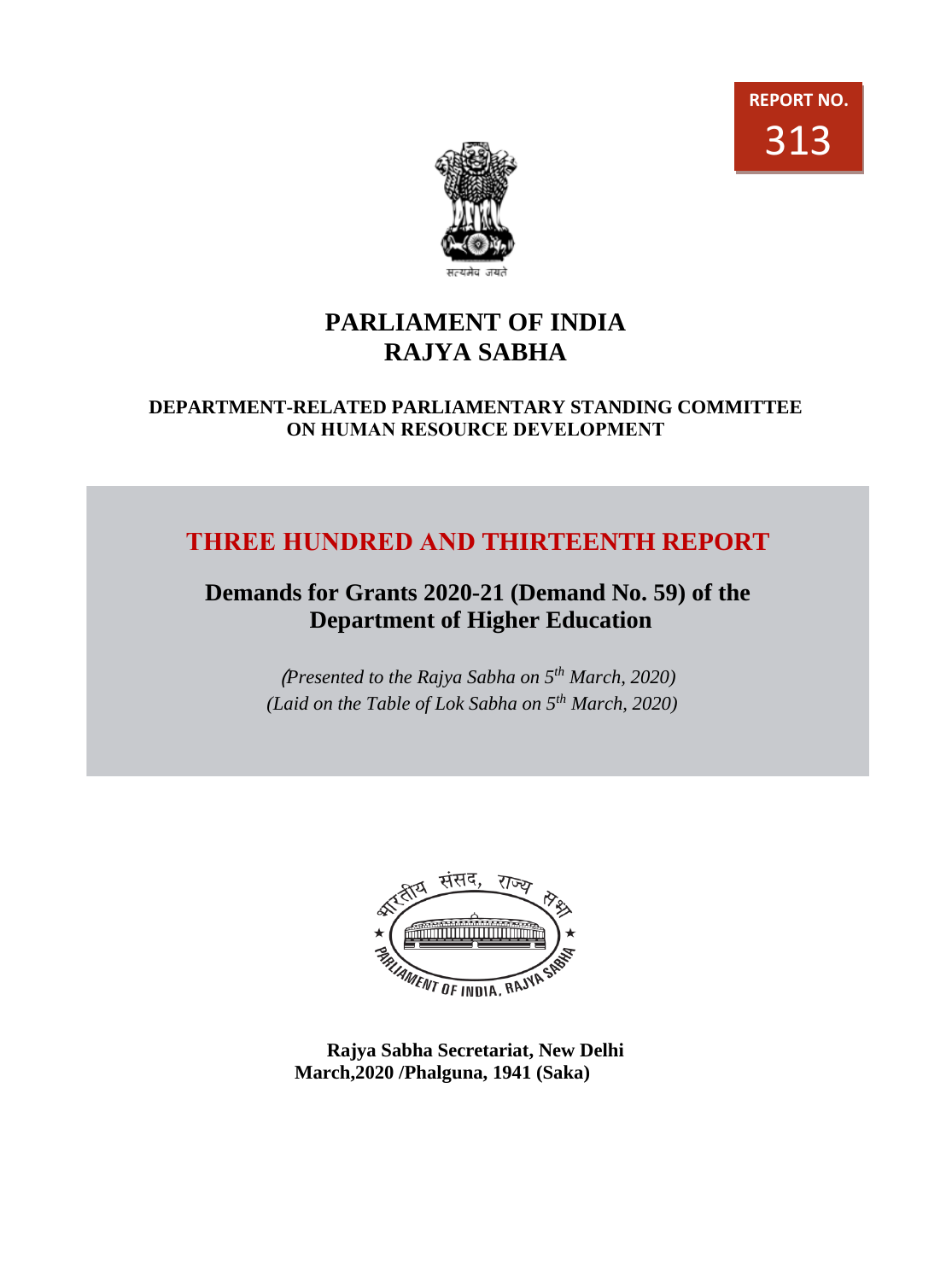Hindi version of this publication is also available

# **PARLIAMENT OF INDIA RAJYA SABHA**

**DEPARTMENT-RELATED PARLIAMENTARY STANDING COMMITTEE ON HUMAN RESOURCE DEVELOPMENT**

# **THREE HUNDRED AND THIRTEENTH REPORT**

## **Demands for Grants 2020-21 (Demand No. 59) of the Department of Higher Education**

(*Presented to the Rajya Sabha on 5th March, 2020) (Laid on the Table of Lok Sabha on 5 th March, 2020)*



**Rajya Sabha Secretariat, New Delhi March ,2020 /Phalguna, 1941 (Saka)**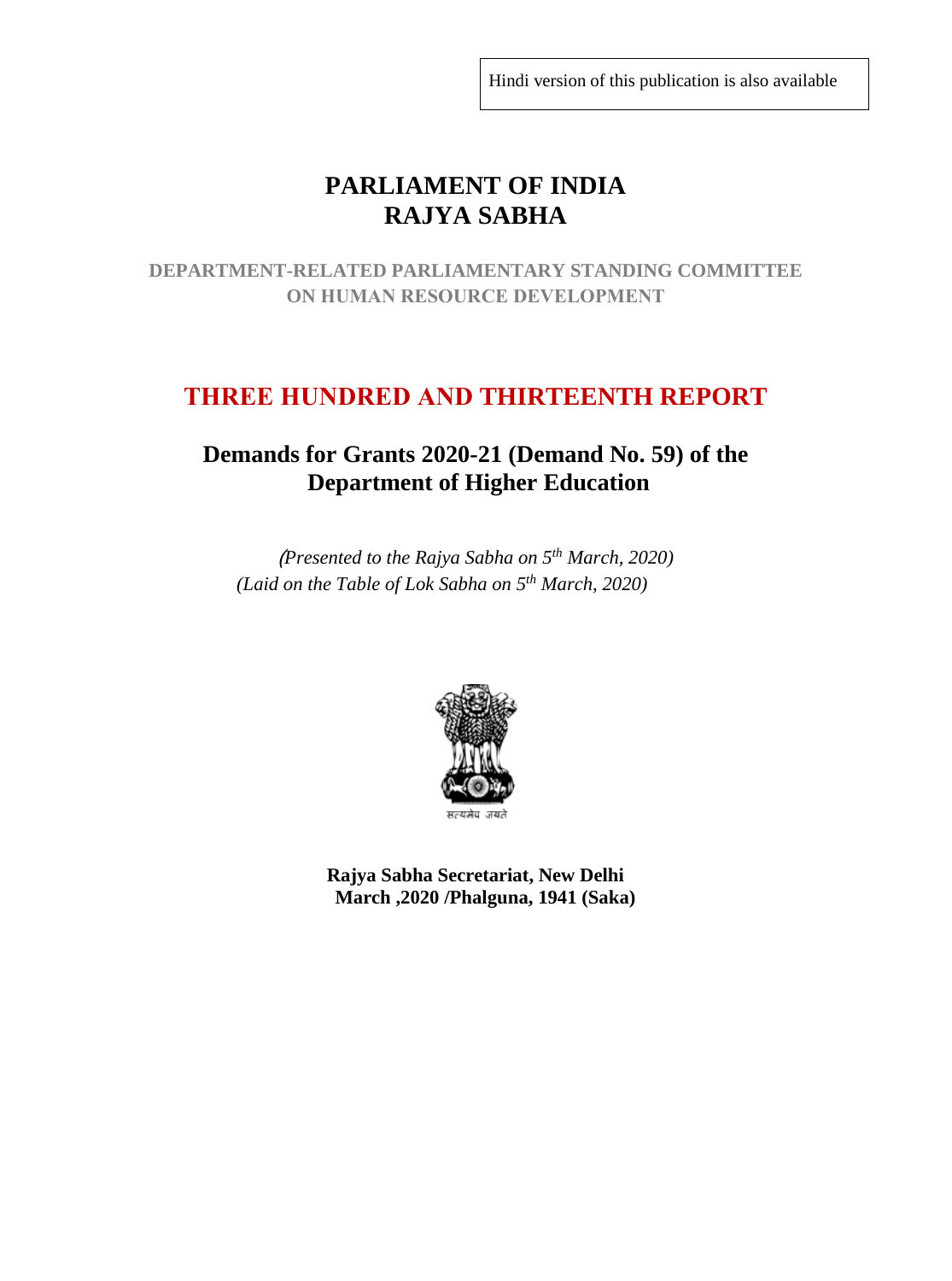## **CONTENTS**

#### **PAGES**

|                                                                | $(i)-(ii)$ |
|----------------------------------------------------------------|------------|
|                                                                |            |
|                                                                |            |
| 5. OBSERVATIONS/RECOMMENDATIONS OF THE COMMITTEE - AT A GLANCE |            |
|                                                                |            |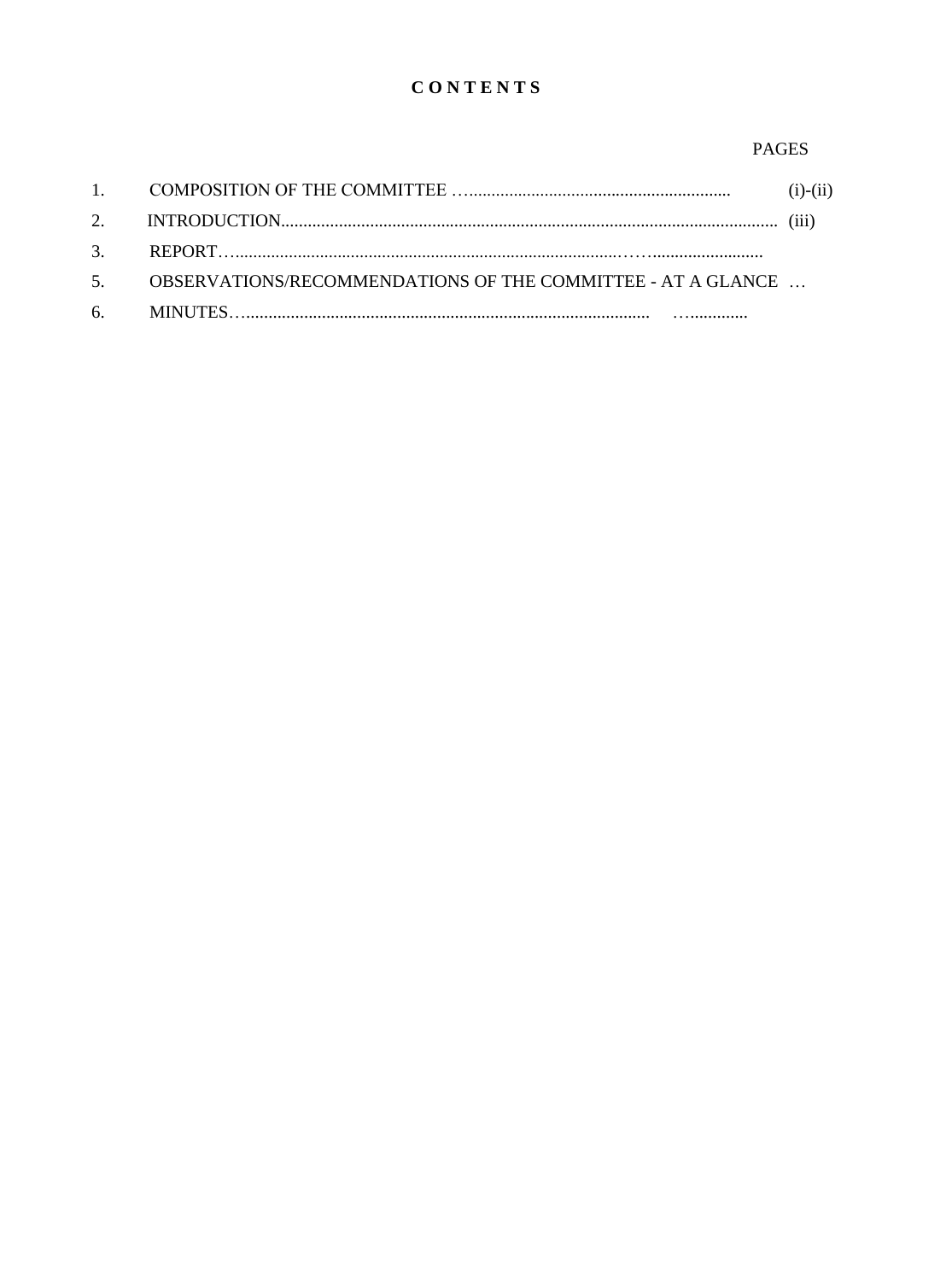## **COMPOSITION OF THE COMMITTEE**

**(***Constituted w.e.f. 13th September, 2019***)**

1. Dr. Satyanarayan Jatiya — *Chairman* 

## **RAJYA SABHA**

- 2. Prof. M.V. Rajeev Gowda
- 3. Shri Ranvijay Singh Judev
- 4. Shri Vishambhar Prasad Nishad
- 5. Shri Derek O' Brien
- 6. Dr. Sasmit Patra
- 7. Dr. Sasikala Pushpa Ramaswamy
- 8. Dr. Vinay P. Sahasrabuddhe
- 9. Shri Gopal Narayan Singh
- 10. Shri Akhilesh Prasad Singh

## **LOK SABHA**

- 11. Shri Rajendra Agrawal
- 12. Dr. Dhal Singh Bisen
- 13. Shri Santokh Singh Chaudhary
- 14. Shri Lavu Sri Krishna Devarayalu
- 15. Shri Sangamlal Kadedin Gupta
- 16. Shri S. Jagathrakshakan
- 17. Shri Sadashiv Kisan Lokhande
- 18. Dr. Jaisiddeshwar Shivacharya Mahaswamiji
- 19. Shri Asit Kumar Mal
- 20. Ms Chandrani Murmu
- 21. Shri Balak Nath
- 22. Dr. T. R. Paarivendhar
- 23. Shri Chandeshwar Prasad
- 24. Shri T. N. Prathapan
- 25. Shri Ratansinh Magansinh Rathod
- 26. Shri Jagannath Sarkar
- 27. Dr. Arvind Kumar Sharma
- 28. Shri Vishnu Dutt Sharma
- 29. Shri Dharambir Singh
- 30. Shri S. Venkatesan
- 31. Shri Ashok Kumar Yadav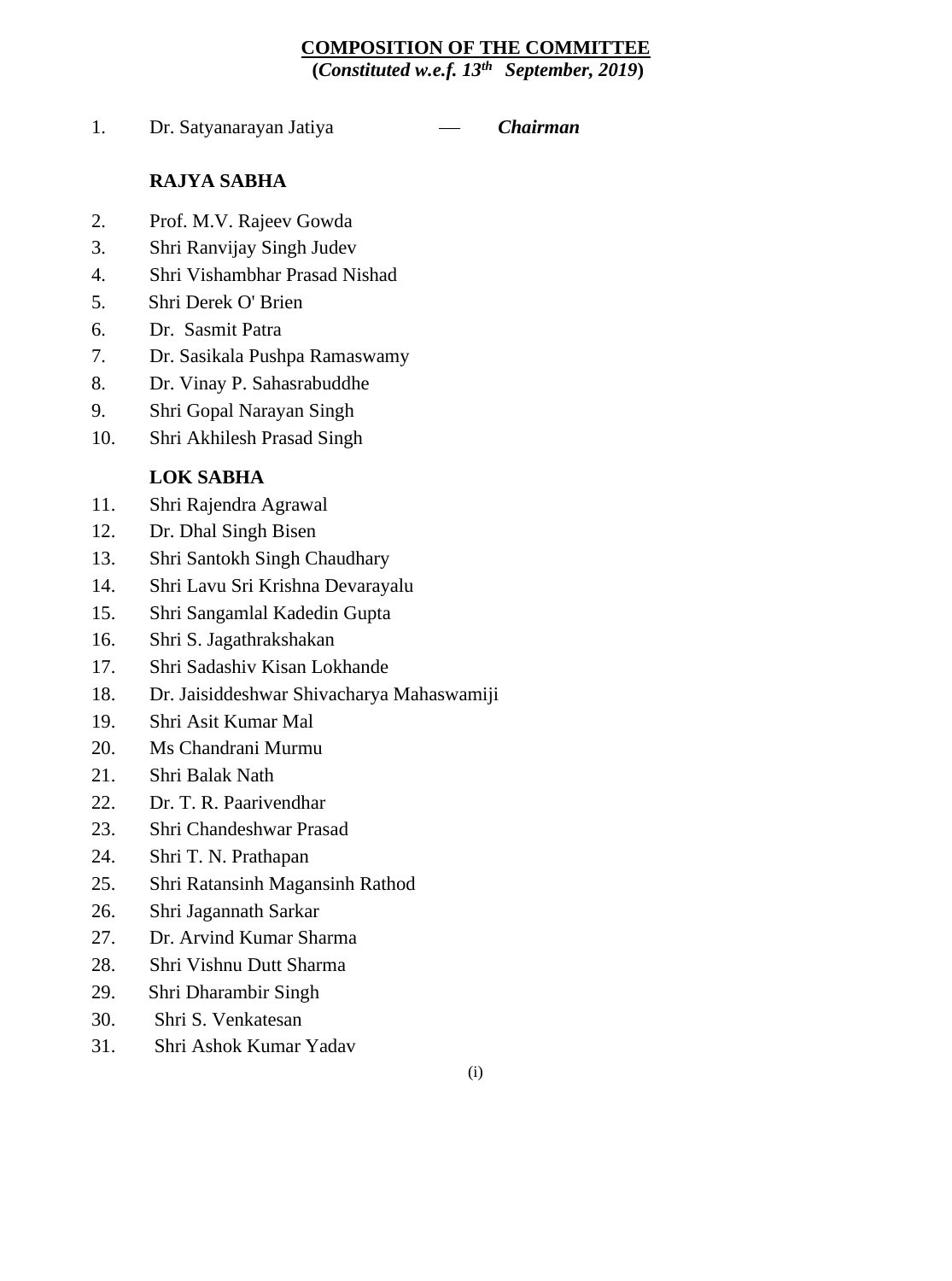## **SECRETARIAT**

- Dr. Shikha Darbari, Joint Secretary and Financial Advisor
- Shri Rajiva Srivastava, Director
- Shri Sammer Kapoor, Deputy Secretary
- Smt. Himanshi Arya, Deputy Secretary
- Shri K. Sudhir Kumar, Deputy Director
- Shri Mohit Misra, Committee Officer
- Smt. Suman Khurana, Committee Officer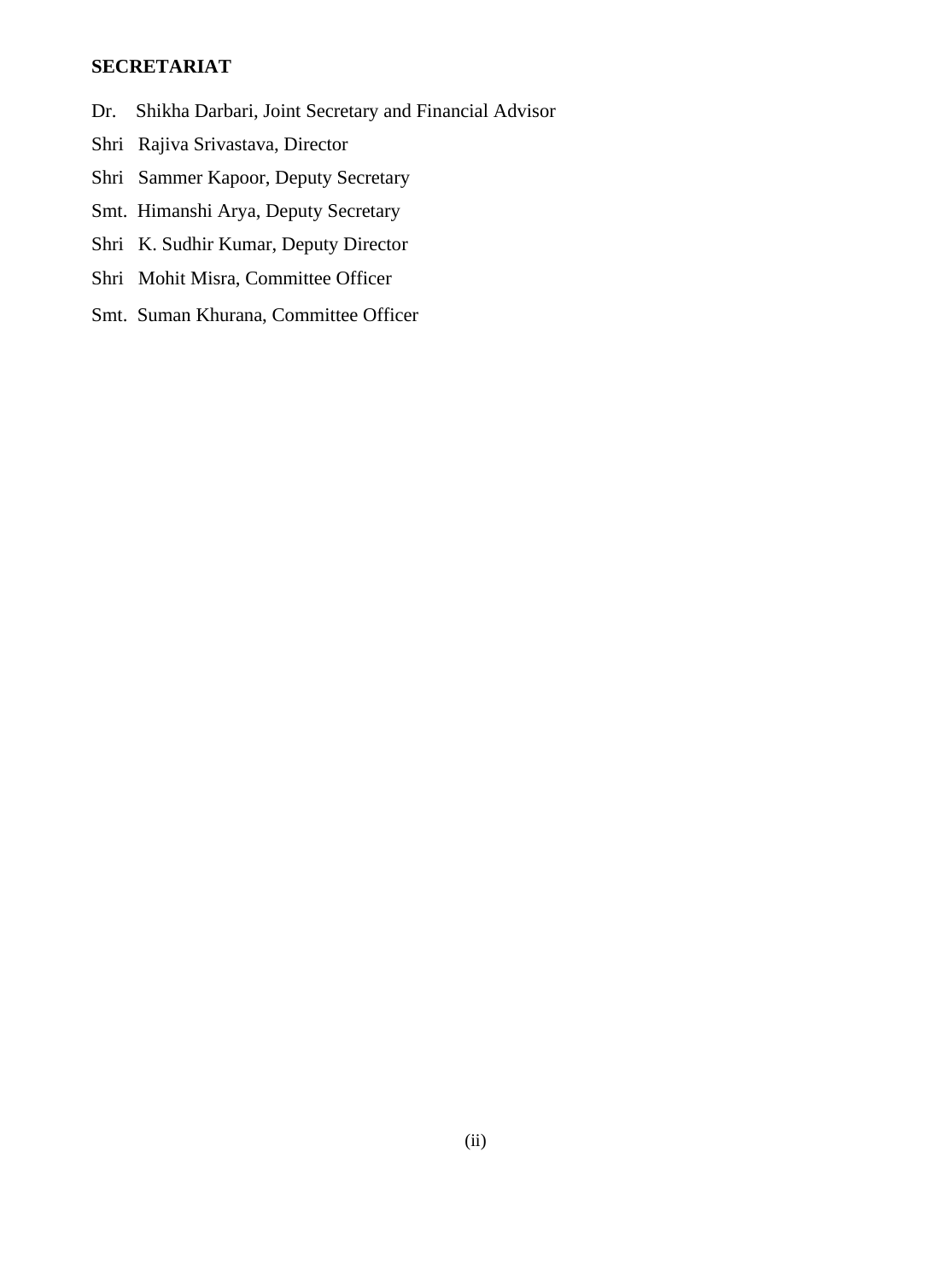#### **INTRODUCTION**

I, the Chairman of the Department-related Parliamentary Standing Committee on Human Resource Development, having been authorised by the Committee to present the Report on its behalf, do hereby present this Three Hundred and thirteenth Report of the Committee on the Demands for Grants (Demand No. 59 ) of the Department of Higher Education for the year 2020-21.

2. The Committee considered the various documents and relevant papers received from the Department of Higher Education and also heard the Secretary and other Officials of the Department on the said Demands for Grants in its meeting held on  $12<sup>th</sup>$  February, 2020. Besides, the Committee, while making its observations/recommendations, has also relied upon the following:-

- (i) Detailed Demands for Grants of the Department of Higher Education for the year 2020- 21;
- (ii) Detailed Explanatory Notes on the Demands for Grants (2020-21) received from the Ministry and the agencies/attached offices of the Department of Higher Education;
- (iii) Annual Report of the ministry for the year 2018-19 and the latest available Annual Reports of the agencies/attached offices of the Department of Higher Education;
- (iv) Written replies furnished by the Department of Higher Education to the Questionnaires sent to it by the Secretariat; and
- (v) Written clarifications to the points/issues raised by Members in the meetings of the Committee.

3. The Committee wishes to express its thanks to the Secretary and officers of Department of Higher Education for appearing before the Committee and furnishing the requisite information in connection with the examination of Demands for Grants of the Department.

4. For the facility of reference and convenience, the observations and recommendations of the Committee have been printed in bold letters in the body of the Report.

5. The Committee considered the Draft Report and adopted the same in its meeting held on the 4<sup>th</sup> March,2020

NEW DELHI *4 th March, 2020 Phalguna 14,1941(Saka)*

DR. SATYANARAYAN JATIYA *Chairman Department-related Parliamentary Standing Committee on Human Resource Development* 

(iii)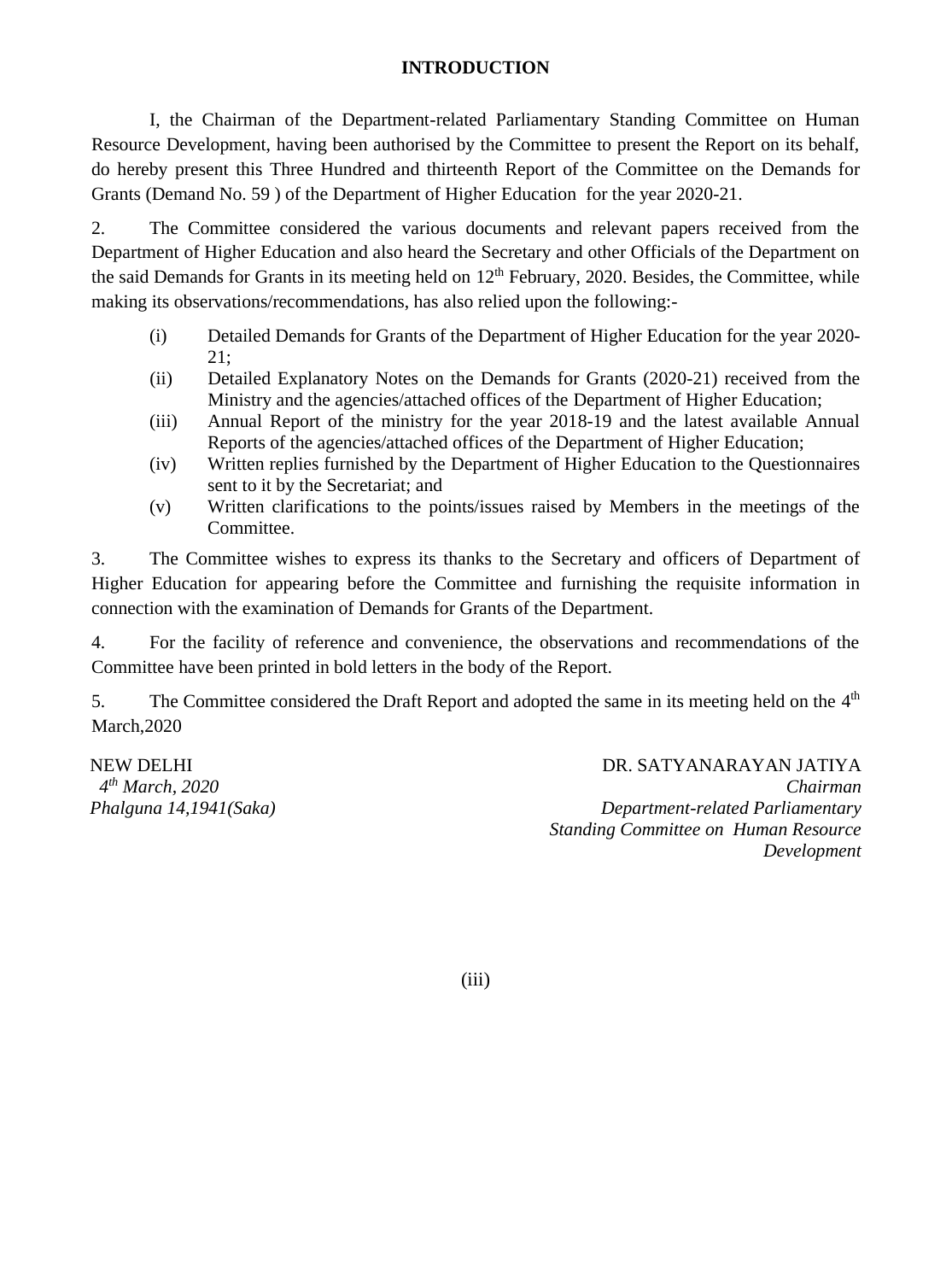#### **REPORT**

#### **I INTRODUCTION**

**[[**

1.1 The Department of Higher Education, Ministry of Human Resource Development is responsible for the overall development of the basic infrastructure of Higher Education sector, both in terms of policy and planning. Under a planned development process, the Department looks after expansion of access and qualitative improvement in the Higher Education, through world class Universities, Colleges and other Institutions.

1.2 The Department of Higher Education is responsible for providing greater opportunity of access to Higher Education with equity to all the eligible persons and in particular to the vulnerable sections, expanding access by supporting existing institutions, establishing new institutions, supporting State Governments and Non-Government Organizations/civil society to supplement public efforts aimed at removing regional or other imbalance that exist at present, initiating policies and programmes for strengthening research and innovations and encourage institutions-public or private to engage in stretching that frontiers of knowledge, promoting the quality of Higher Education by investing in infrastructure and faculty and promoting the inclusion of the hitherto deprived communities.

1.3 The main functions of Department are Enhancement of Gross Enrolment Ratio by expanding access through all modes, promoting the participation of these sections of the society whose GER is lower than the national average, to improve quality and to promote academic reforms, setting up of new educational institutions and also capacity expansion and improvement of the existing institutions, use of technology in higher education, development of vocational education and skill development and international collaboration in the field of education,

#### **II BUDGETARY ALLOCATION**

2.1 The Secretary in his presentation before the Committee on  $12<sup>th</sup>$  February, 2020 stated that projected demand of the Department was Rs. 58250.9 crore and the actual allocation was Rs. 39466.52 crore for the FY 2020-21 which is a shortfall of Rs. 18784.42 crore. The scheme/other than scheme clarification of Budget was given as-

| Scheme:            | Rs. 10606.90 crore |
|--------------------|--------------------|
| Other than scheme: | Rs. 28859.62 crore |
| Total              | Rs. 39466.52 crore |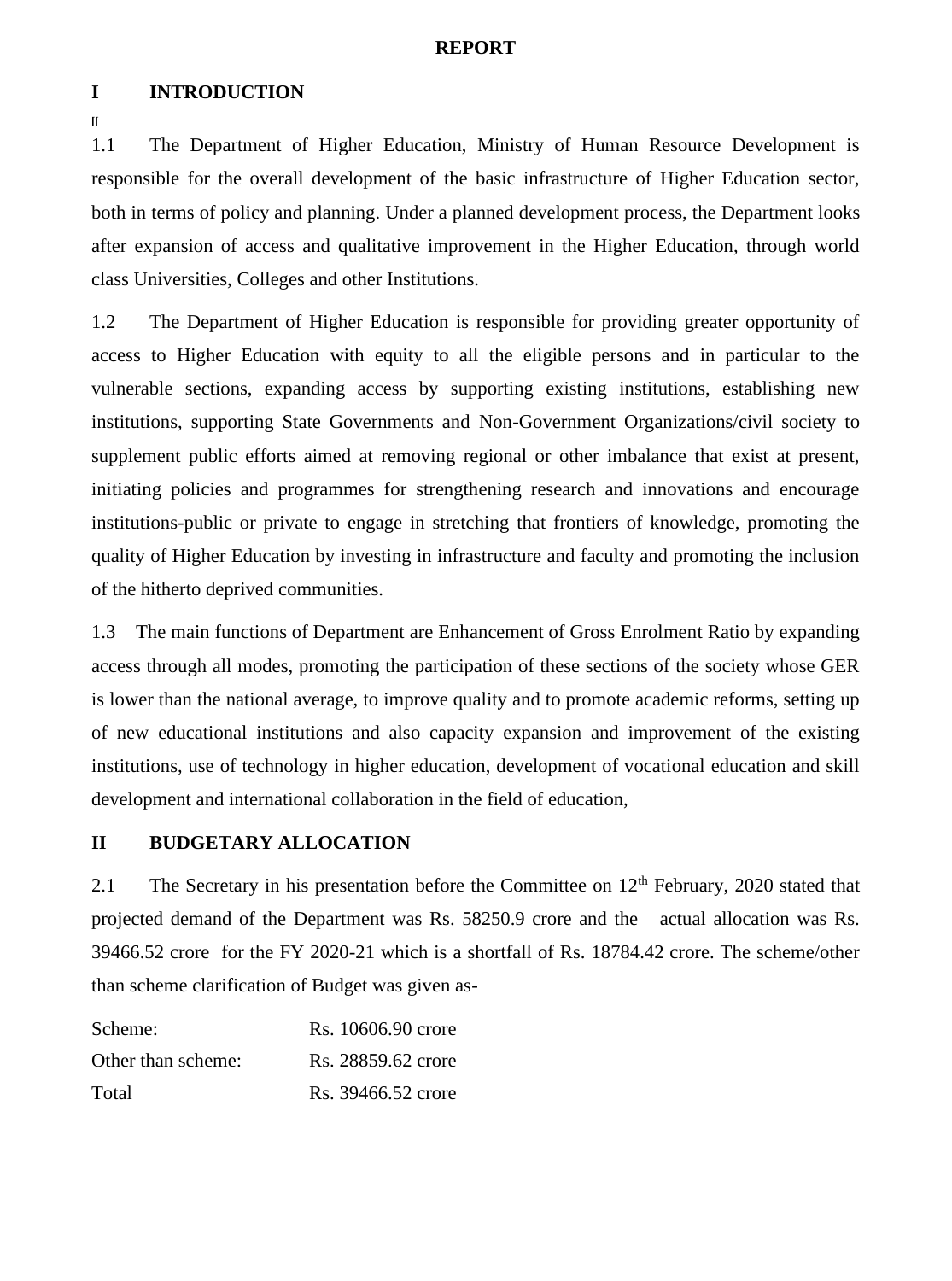2.2 The Department vide its detailed explanatory note on DFG 2020 submitted that the overall increase in the BE 2020-21 with respect to RE 2019-20 is Rs. 1149.51 crore which was an increase of 2.99%. The budgetary allocation at BE stage under the demand as a whole over the last three years and the provisions made for the financial year 2020-21 was given as under-

|                       |                                         | (Rs. In Crore)                     |
|-----------------------|-----------------------------------------|------------------------------------|
| <b>Financial Year</b> | <b>Budgetary Allocation at RE Stage</b> | $\frac{0}{0}$<br>Increase/decrease |
| 2017-18               | 33329.70                                | -----                              |
| 2018-19               | 35010.29                                | 5.04                               |
| 2019-20               | 38317.81                                | 9.44                               |
| 2020-21               | 39466.52                                | 2.99                               |

## 2.3 The Department also gave its expenditure position in FY 2019-20

|                                 |          |          |          | (Rs. in crore)                                     |
|---------------------------------|----------|----------|----------|----------------------------------------------------|
| <b>Financial Year</b>           | BE       | RE       | Actual   | $\frac{0}{0}$<br><b>Expenditure</b><br>in $r/o$ RE |
| 2019-20                         | 38317.01 | 38317.01 | 31113.16 | 81.20%                                             |
| $T''^{11}$ 1.1th $T^{-1}$ 0.000 |          |          |          |                                                    |

Till  $11<sup>th</sup>$  Feb, 2020

<sup>2.4</sup> The Department also gave the scheme-wise expenditure for FY 2019-20 (Rs. in crore)

| S.               | Name of scheme                                                      | <b>BE 2019-20</b> | <b>RE 2019-20</b> | <b>Funds certified</b> | % of certified |
|------------------|---------------------------------------------------------------------|-------------------|-------------------|------------------------|----------------|
| No.              |                                                                     |                   |                   |                        | with $r/o$ RE  |
| $\mathbf{1}$     | <b>IITs</b>                                                         | 6329.95           | 6329.95           | 5568.02                | 87.96%         |
| $\boldsymbol{2}$ | <b>Central Universities</b>                                         | 6713.40           | 7984.90           | 6441.45                | 80.67%         |
| $\overline{3}$   | <b>UGC</b>                                                          | 4600.66           | 4420.66           | 3627.47                | 82.06%         |
| $\overline{4}$   | <b>RUSA</b>                                                         | 2100.00           | 1380.00           | 1045.47                | 75.76%         |
| 5                | in<br>Improvement<br>salary/scale<br>of<br>university teachers      | 2000.00           | 1800.00           | 1493.16                | 82.95%         |
| 6                | subsidy<br>and<br>Interest<br>contribution<br>for<br>guarantee fund | 1900.00           | 1900.00           | 1584.97                | 83.42%         |
| $7\phantom{.0}$  | <b>IIMs</b>                                                         | 445.53            | 500.53            | 371.47                 | 74.22%         |
| 8                | IISER's                                                             | 899.22            | 841.22            | 691.48                 | 82.20%         |
| 9                | <b>HEFA</b>                                                         | 2100.00           | 2100.00           | 2100.00                | 100.00%        |
| 10               | NITs& IIEST                                                         | 3787.05           | 3547.05           | 2744.82                | 77.38%         |

## 2.5 The Department further gave the allocation for the various schemes in BE 2020-21 with respect to RE 2019-20

|               |                                           |                   | (Rs. in crore)    |
|---------------|-------------------------------------------|-------------------|-------------------|
| <b>S. No.</b> | Name of scheme                            | <b>RE 2019-20</b> | <b>BE 2020-21</b> |
|               | <b>IITs</b>                               | 6329.95           | 7182.00           |
| 2             | <b>Central Universities</b>               | 7984.90           | 7477.26           |
| 3             | <b>UGC</b>                                | 4420.66           | 4693.20           |
|               | <b>RUSA</b>                               | 1380.00           | 300.00            |
|               | <b>EQUIP</b>                              |                   | 1413.00           |
| 6             | Improvement in salary/scale of university | 1800.00           | 1900.00           |
|               | & college teachers                        |                   |                   |
| 7             | Interest subsidy and contribution for     | 1900.00           | 1900.00           |
|               | guarantee fund                            |                   |                   |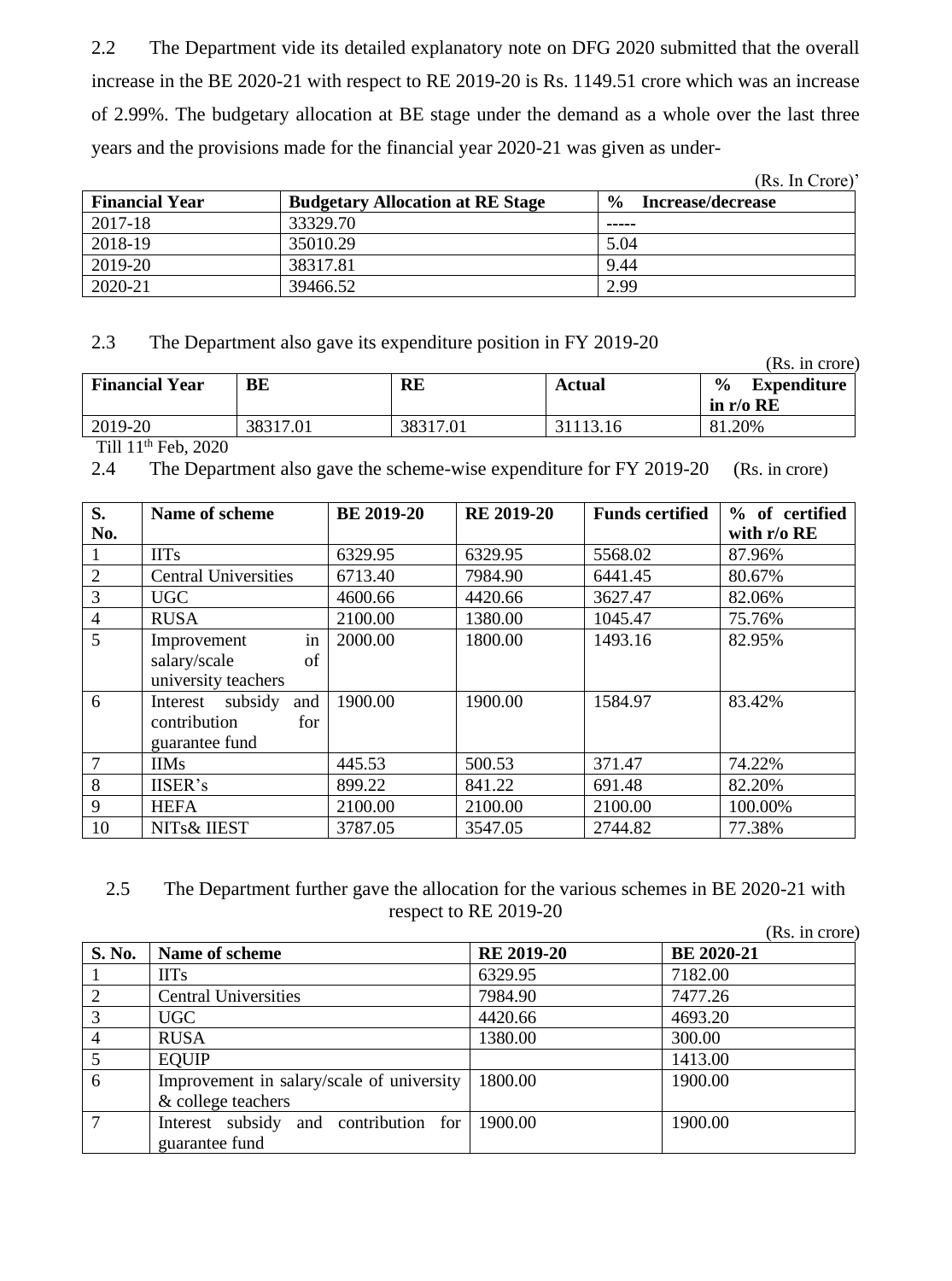|          | <b>IIMs</b>              | 500.53  | 476.00  |
|----------|--------------------------|---------|---------|
| $\Omega$ | IISE                     | 841.22  | 896.00  |
| 10       | <b>HEFA</b>              | 2100.00 | 2200.00 |
|          | Support for NITs & IIEST | 3547.05 | 3885.00 |

| 2.6     | The Department further submitted the actual expenditure for the last three years as given |  |  |  |  |
|---------|-------------------------------------------------------------------------------------------|--|--|--|--|
| under.- |                                                                                           |  |  |  |  |

|                  |          |               |           |             |                | (Rs. in crore) |
|------------------|----------|---------------|-----------|-------------|----------------|----------------|
| <b>Financial</b> | BE       | $\frac{6}{9}$ | <b>RE</b> | % increase/ | <b>Actuals</b> | %increase/     |
| Year             |          | increase/decr |           | decrease    |                | decrease       |
|                  |          | ease          |           |             |                |                |
| 2017-18          | 33329.70 | 15.57%        | 34862.46  | 17.89 %     | 33656.51       | 16.04          |
| 2018-19          | 35010.29 | 5.04%         | 33512.11  | 3.87 %      | 31913.31       | $-5.18$        |
| 2019-20          | 38317.01 | 9.44%         | 38317.01  | 14.34 %     | 31113.16*      | ----           |
| 2020-21          | 39466.52 | 3.00%         |           |             |                |                |

 $*$ as on 11<sup>th</sup> February, 2020

2.7 The Committee finds that there is a huge gap between the projected demands and actual allocations made for the Department. Moreover, this reduced allocation of funds does not match with the objectives of expansion and growth of Higher Education Sector in the country and this would also defeat the endeavour to bring excellence in Higher Education. The Committee views that the allocation needs to be enhanced.

2.8 Further as regards the widening of gap between the projected demand and outlay for the FY 2018-19 the Committee conceives that Department should reconsider/review its overall mechanism right from making the proposed demand till the final expenditure is incurred and also assess the impact thereof in so far as the implementation of various schemes is concerned. This would be helpful in making the budget more realistic and making its presence felt on the plan outlay to be formulated for the Department.

**2.9 The Committee notes that the allocation for Central Universities is inadequate as compared to their infrastructure, faculty and number of students enrolled. The Committee further notes that Central Universities have a larger number of students enrolled in them as compared to the technical and management institutes. Therefore, the Department should make efforts for increase in the funding for the Central Universities at appropriate level.**

**2.10 The Committee strongly feels this trend is certainly affecting the implementation of various schemes in the Ministry. The Committee therefore, recommends that the Department should reconsider/review its overall mechanism right from making the proposed demand till the final expenditure is incurred and also assess the impact thereof in so far as the implementation of various schemes is concerned.**

**2.11 The Committee, in view of the declining allocations combined with underutilization of budget allocations, expresses its serious concerns and recommends that the Department**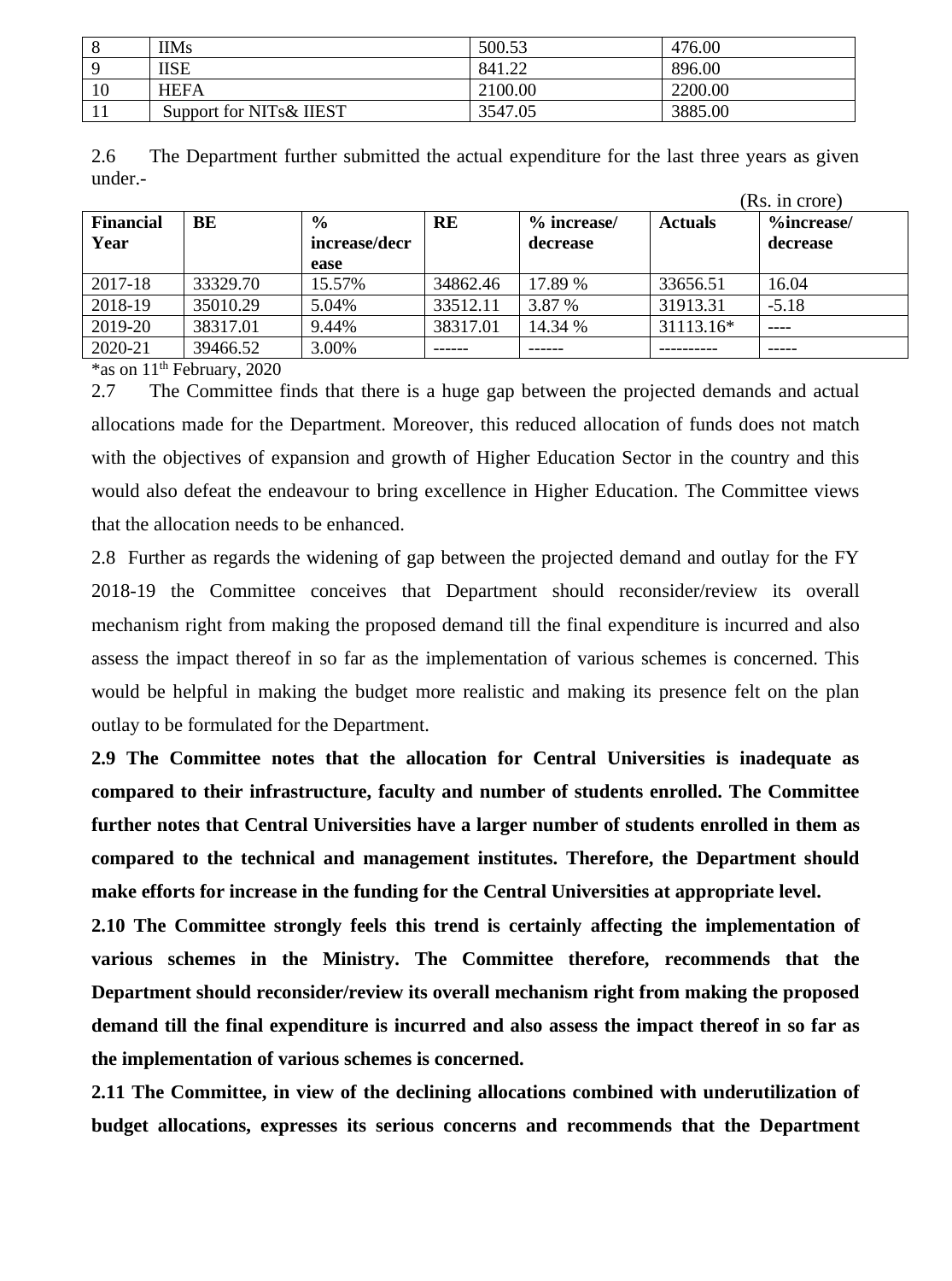**should reconsider/review its overall mechanism in so far as the implementation of various schemes is concerned and bring in new ideas. This is high time to show high achievements in the growth/development of Higher Education Sector, if India were to compete with advanced countries in this regard. We have to achieve equity, access and excellence in Higher Education to overcome the existing inequality prevailing in the country as well as to bridge the urban/ rural divide. The Committee, however, also recommends to the Government to take seriously the growth and development of this sector and increase budgetary allocations as they are serving the needs of the society**

#### **III GROSS ENROLMENT RATIO (GER)**

3.1 The Department submitted that India has an extensive higher education system with 993 universities and 39,931 colleges. The Department further submitted that in the last six years, the number of IITs has increased from 16 to 23 in 2020, IIMs have increased from 13 to 20 in 2020, NITs from 30 to 31 in 2020 and Central Universities from 42 to 43 in 2020. It was further added that total enrolment in higher education estimated to be 3.66 crore with 1.92 crore boys and 1.74 crore girls, where girls constitute 47.6% of the total enrolment.

3.2 The Department further added that GER in higher education was 26.3% in 2018-19 which was calculated for 18-23 years of age group. The GER for the last three years was given as under:-

| <b>YEAR</b> | <b>GER</b>     | <b>GER-SC</b> | <b>GER-ST</b> | <b>GER-M</b> | GER(F) | <b>GENDER</b>       |
|-------------|----------------|---------------|---------------|--------------|--------|---------------------|
|             | <b>OVERALL</b> |               |               |              |        | <b>PARITY INDEX</b> |
| 2018-19     | 26.3           | 23.0          | 17.2          | 26.3         | 26.4   | 00.                 |
| 2017-18     | 25.8           | 21.8          | 15.9          | 26.3         | 25.4   | 0.97                |
| 2016-17     | 25.2           | 21.1          | l 5.4         | 26.0         | 24.5   | 0.94                |

It was also submitted that there was a sharp decline in the drop out ratio in Higher Education institutions as given below-

| Year    | $\mathbf{H}$ s (%) | IIMs $(\% )$ | Other Institutions $(\% )$ |
|---------|--------------------|--------------|----------------------------|
| 2017-18 | 71<br>1.71         | 1.03         | 6.76                       |
| 2018-19 | 1.46               | 0.50         | 5.36                       |
| 2019-20 | 0.68               | 0.78         | 2.82                       |

3.3 The Department further added that distance education enrolment constituted about 11% of the total enrolment in higher education of which 42% were female students. The Department further added that 16142 students were enrolled in PhD which was 0.44% of the total student enrolment. The Department also highlighted the increase in enrolment due to the implementation of EWS reservation in admission in Central Education Institute (CEI's) in the table as under- (Annual Report)

| YEAR    | <b>ENROLMENT</b> |
|---------|------------------|
| 2018-19 | 9.15 Lakhs       |
| 2019-20 | 11.33 Lakhs      |
| 2020-21 | 12.28 Lakhs      |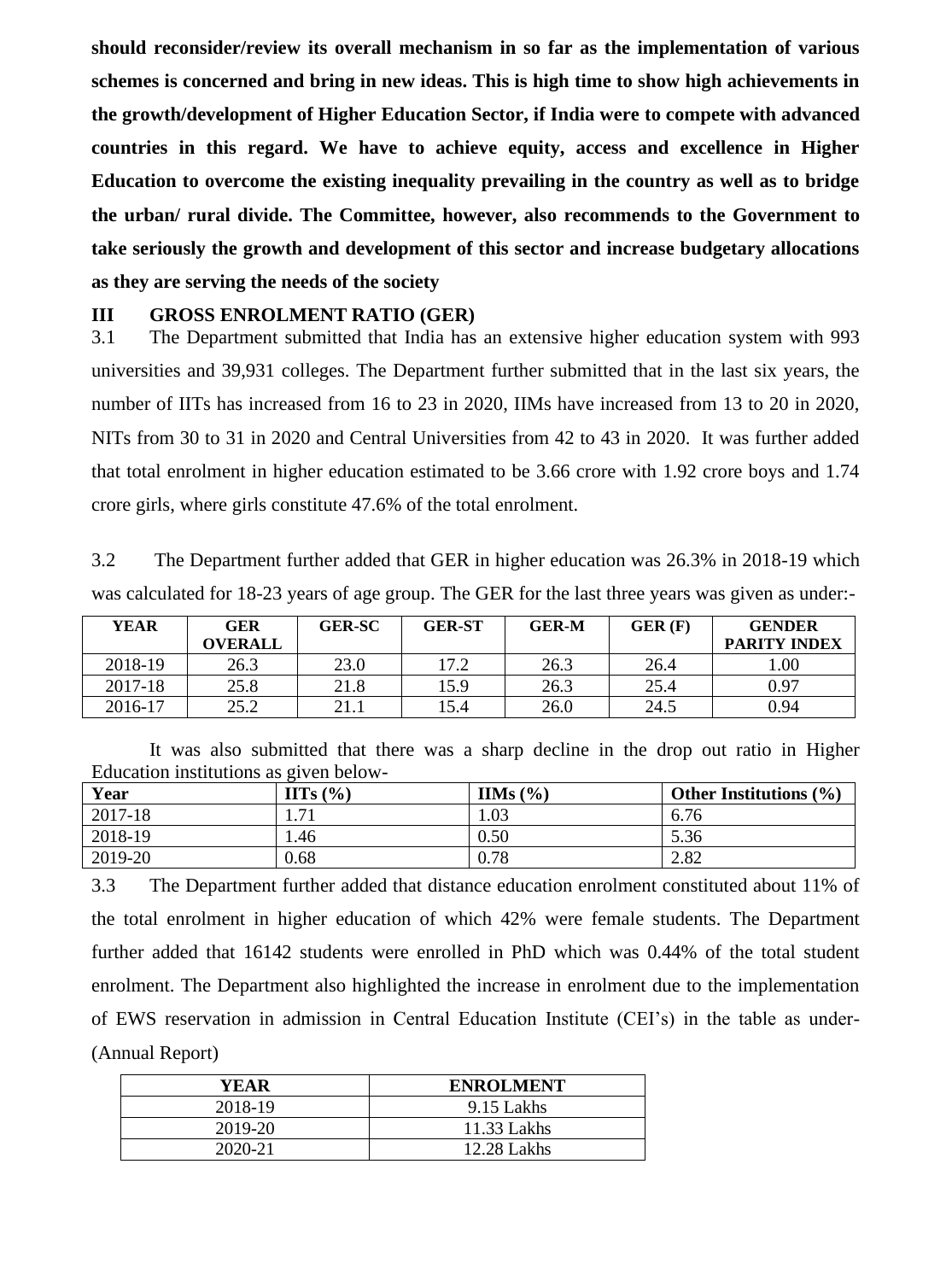3.4 The Department further added that to increase the GER of SC/ST students, UGC has provided various fellowships for SC/STs students to pursue higher studies. UGC provided the National Fellowship for Higher Education of SC/ST students funded by Ministry of Social Justice & Empowerment and Ministry of Tribal Affairs to pursue M.Phil and PhD (full time) degree in Science, Humanities, Social Science and Engineering & Technology in Indian Universities/Colleges/Institutions. There were 2000 slots per year for SC students and 75 slots per year for ST students. The Department further added that 1000 Post Doctoral Fellowship was also provided to SC/ST students every year.

**3.5 The Committee appreciates the work done by the Department in increasing the Gross Enrolment ratio. The Committee, however, notes that the Gross enrolment ratio of SC/ST student is 23.0 and 17.2 respectively compared to the national average of 26.3. The Committee observes that in spite of various scholarships and initiatives taken up by the Department the GER of the SC/ST students has not reached to the level of national average. The Committee would like to reiterate that the Department should take steps to bridge the gap between the general category students and the SC/ST students but also take initiatives so that students from these sections do not leave their education in between.** 

#### **IV NMEICT, SWAYAM, MOOCs**

4.1 The Department submitted that it was administering 'National Mission on Education through Information and Communication Technology' (NMEICT) Scheme to leverage the potential of ICT, in providing high quality personalized and interactive knowledge modules over the internet/ intranet for all the learners in Higher Education Institutions in anytime anywhere mode. It was further submitted that NMEICT is one of the many schemes which is to be merged with Education Quality Upgradation and Inclusion Programme (EQUIP) of MHRD which is in the final stage of EFC. Since the EQUIP is yet to be approved, these schemes have been provided tentative funds till  $2<sup>nd</sup>$  quarter of F.Y. 2020-21 subject to approval of M/o Finance. Hence the BE is currently shown as Rs.85 cr for 2020-21. In the event of finalization of EQUIP before end of 2020-21, this scheme would be merged in the overall budget of EQUIP.

4.2 The Department further informed about the various the projects sanctioned under NMEICT scheme:

**a) Virtual Labs:** The vision of the Virtual Labs Project is to develop a fully interactive simulation environment to perform experiments, collect data, and answer questions to assess the understanding of the knowledge acquired. In order to achieve the objectives of such an ambitious project, it is essential to develop virtual laboratories with state-of-the-art computer simulation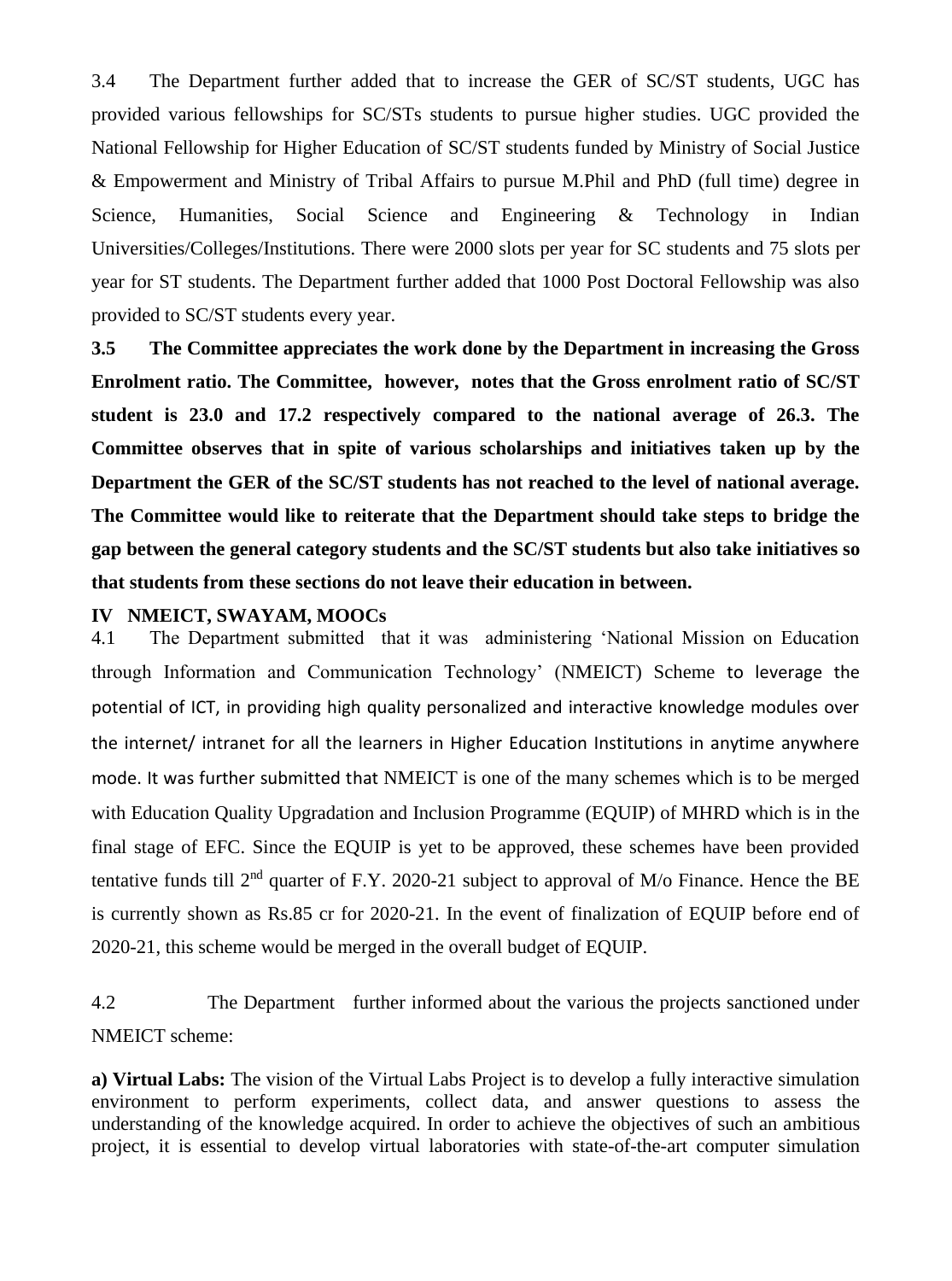technology to create real world environments and problem handling capabilities. IIT Delhi as the Nodal institute with other 10 institutes is undertaking this initiative. There are about 275 such labs that are operational, with more than 2200 experiments and benefitted more than 18 lakhs students.

**b) e-Yantra:** e-Yantra is a project undertaken by IIT Bombay for enabling effective education across engineering colleges in India on embedded systems and robotics. The training for teachers and students is imparted through workshops where participants are taught basics of embedded systems and programming. Engagement of teachers and students in hands-on experiments with robots by way of competition-event is another innovative method of problem-solving with out-ofbox solutions. e-Yantra also helps colleges to set-up Robotics labs/clubs to make it a part of their routine training curriculum. More than 2300 colleges across India have benefited with this initiative. About 380 Labs have been setup and more than 7800 Teachers have been trained. All the projects and code are available on the e-Yantra web-site [\(www.e-yantra.org\)](http://www.e-yantra.org/) as open source content.

**c) Shodh Shuddhi:** Shodh Shuddhi is a Plagiarism Detection Software (PDS). The project is being implemented by INFLIBNET Centre. The project has commenced from July 2019. The target fixed by the INFLIBNET Centre is 1053 Universities. Plagiarism Detection Software was launched by Shri Ramesh Pokhriyal 'Nishank', Hon'ble Minister for Human Resource Development, Govt of India, during the Special Session of Central Advisory Board of Education (CABE) on 21st Sep 2019 at Vigyan Bhawan, New Delhi in presence of 26 State Ministers, other MHRD and UGC officials.

**d) ERP (SAMARTH):** Department of Higher Education has mission to provide quality education to students across all Universities & HEIs. For this, ERP software will help in the HEIs to automate their functions & processes which in turn improve the functioning of these Institutions and bring transparency and quality improvements. This will also help centrally obtaining certain critical parameters from these Institutions using ERP for monitoring and formulation of new policies and guidelines for optimum utilization of Resources. The project has been launched recently and being implemented by University of Delhi. Target fixed by Delhi University is for implementation of ERP in 15 Central Universities by March, 2020**.** 

**f) Assimilation of Open Source Software in Sciences and Engineering (FOSSEE):** Under the National Mission on Education through Information and Communication Technology (NMEICT), project FOSSEE has been envisaged to promote use of open source software in educational Institutions. It does through instructional material, such as spoken tutorials, documentation, textbook companions, awareness programmes, conferences, training workshops, and Internships. Textbook Companion (TBC) is a collection of code for solved examples of standard textbooks The Free and Open Source Software for Education (FOSSEE). This project sanctioned to IIT Bombay has been promoting use of open source software in educational institutions [\(http://fossee.in\)](http://fossee.in/). About 2,000 college students and teachers have participated in this activity & close to 780 Institutions have been created in Scilab and made them available for free download.

**g) Application of Spoken Tutorial:** Spoken Tutorial Project is about teaching and learning a particular FOSS (Free and Open Source Software) like Linux, Scilab, LaTeX, PHP & MySQL, Java, C/C++, Libre Office etc. via an easy Video tool - Spoken Tutorials. The project is being implemented by IIT Bombay.

**h) SWAYAM PRABHA- DTH Educational Channels:** The SWAYAM Prabha has been conceived as the project for telecasting high quality educational programs through 32 DTH channels on 24x7 basis to reach out to student/learners of India with wide reach and minimal cost. It aims to support those students who do not have good learning options like lack of teacher or internet etc. It also aims to provide dedicated channels 'IITPAL' to assist the students of 11 and 12 standards aspiring to join premier educational institutions in the country. It also covers the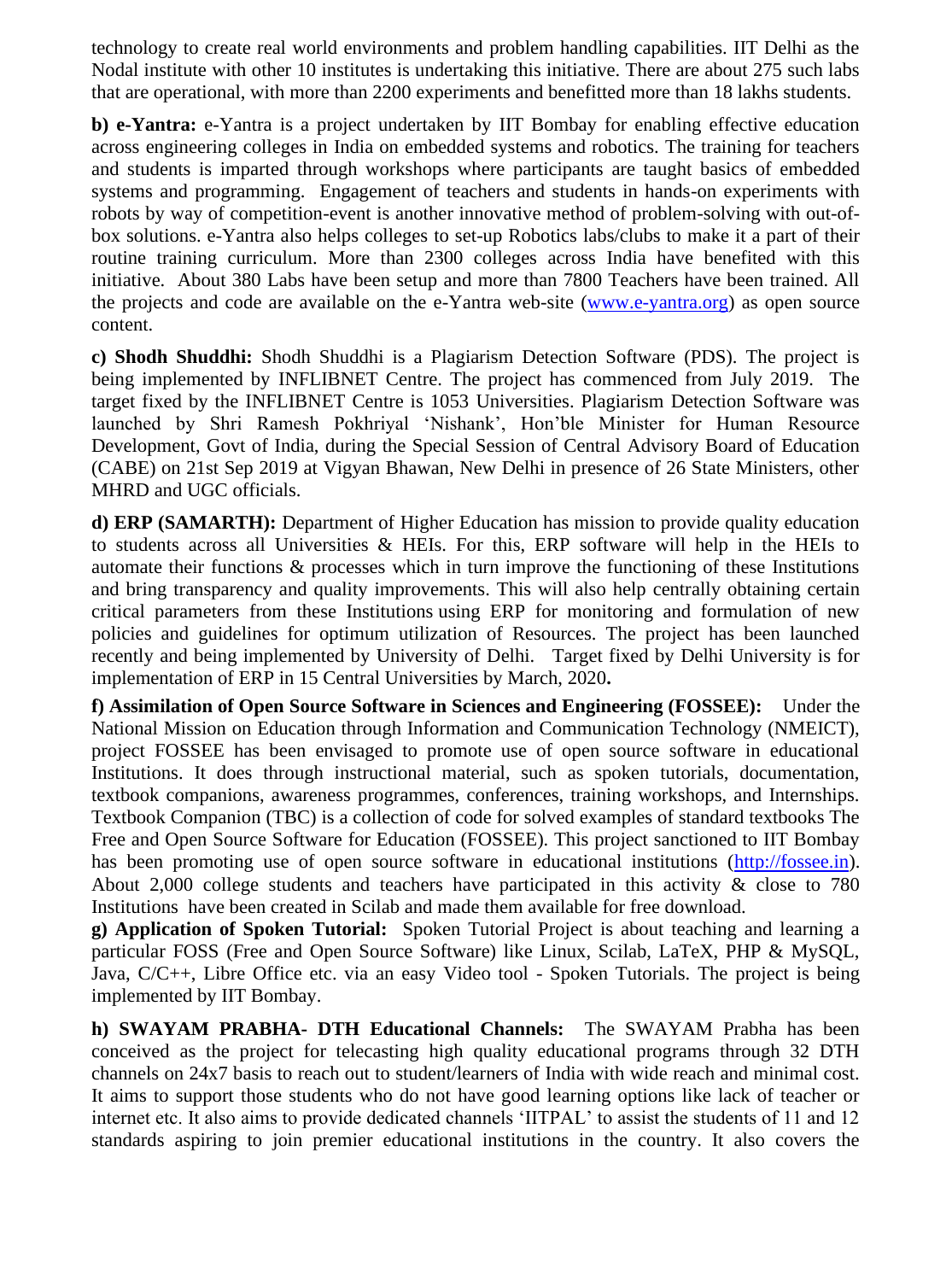curriculum based higher/school educations covering diverse disciplines such as arts, science, commerce, performing arts, social sciences and humanities, engineering, technology, law, medicine, agriculture, etc.

Every day, there is new content for at least four hours which is repeated 5 more times in a day, allowing the student to choose the time of his convenience. After the telecast, all videos are hosted as archives on YouTube. Some channels also provide live interactions. There are over 3 lakh DTH connections set up to receive SWAYAM Prabha channels. 60,000 videos have been telecasted. There are more than 2 crore views on Youtube. SWAYAM Prabha project is managed by Chief Coordinator from IIT Madras. The channels are uplinked from the Teleport at BISAG Gandhinagar. INFLIBNET, Gandhinagar maintains the SWAYAM Prabha portal which provides the schedules of channels and other various information related to SWAYAM Prabha viz www.swayamprabha.gov.in

**i) National Digital Library (NDL):** The Department under its National Mission on Education through Information and Communication Technology (NMEICT) initiated the National Digital Library of India (NDL India) project to develop a framework of virtual repository of learning resources with a single-window search facility. It was formally launched by the Shri Prakash Javadekar, Hon'ble Human Resource Development Minister on 19.06.2018 at Vigyan Bhawan, New Delhi.

NDL is developed by IIT Kharagpur and is a national asset. The objective of the project is to integrate all the existing digitized and digital contents across educational and cultural institutions/bodies to provide a single-window access to different groups of users ranging across the entire population. NDL will fetch metadata of the contents and store and index these metadata in the National Digital Library servers so that all the e-contents can be searched and accessed in the full-text by users through a single window. NDL does not store the actual (full-text) contents in its servers; instead it gives to users' links of respective content hosting sites as part of search results. Users access contents from respective content hosting sites by clicking these links.

NDL (https://ndl.iitkgp.ac.in) has a Mobile App and is integrated with UMANG (Unified Mobile Application for New-age Governance). It can help the school students, UG, PG students, Research scholars and Lifelong learners and also has vernacular contents. It has a UNIQUE SEARCH Facility, where users will get the exact information of the availability of the relevant resources. It also facilitates access to differently abled users. Contents are available in different forms - Text / Audio / Video / Simulation / Graphics. As of now, the platform supports 8 languages (English, Hindi, Bengali, Gujarati, Odiya, Marathi, Tamil, and Kannada) and another 3 languages to be integrated soon. 6 lakh e-books from two publishers of national license content like World E-book Library (40 lakh+ books) and South Asian Archives (Journals, Articles) are also available for integration with NDL.70 % of all the contents are Freely Downloadable and has 55 lakh + Registered users, 23 lakh + Active users. NDL also so far trained about 2000 librarians covering about 1075 Institutions for setting up IDRs, through Workshops

NDL is a library that aims to make a paradigm shift in education and research in India by enabling every citizen with the knowledge they need to empower themselves. By being a collection of links leading to content from Universities, Research Institutions, Journals and 250+ other relevant repositories, learners can locate multidisciplinary and interdisciplinary contents from premium educational sources using this platform.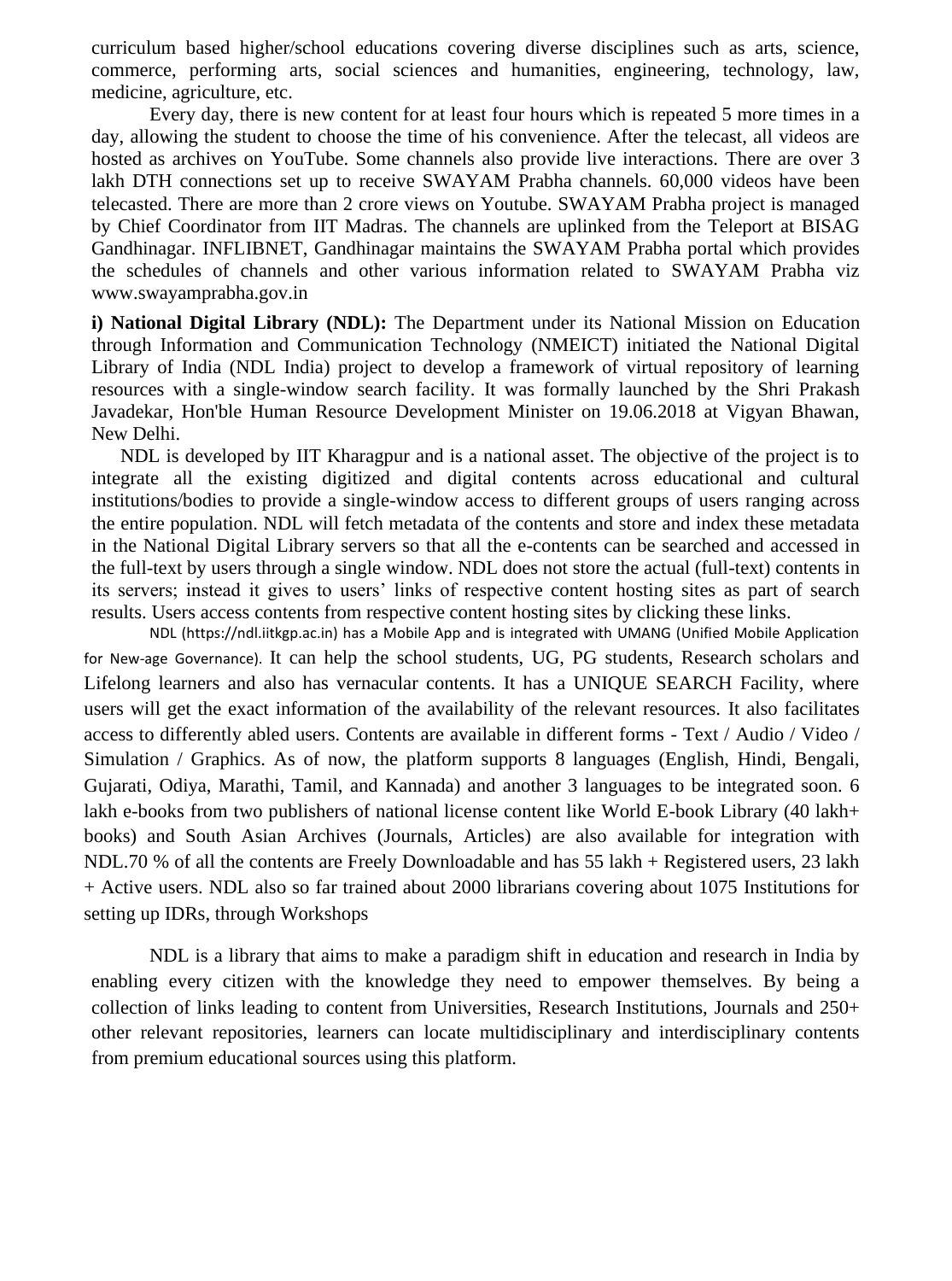#### **SWAYAM**

4.3 The 'Study Webs of Active Learning for Young Aspiring Minds' (SWAYAM) is a programme initiated by Government of India under NMEICT and designed to achieve the three cardinal principles of Education Policy viz., Access, Equity and Quality. It is an indigenous IT platform and portal for hosting online courses or MOOCs (Massive Open Online Courses). The Hon`ble President of India on 9th July, 2017 launched the SWAYAM platform, which can be accessed at htttp://swayam.gov.in .The courses for SWAYAM have been developed by faculty from the best HEIs of India with the aim to benefit lifelong learners, students, teachers, homemakers and researchers to use multimedia on anytime, anywhere basis for acquiring knowledge and skills.

4.4 It was informed that MHRD had identified nine National Coordinators for developing MOOCs from School to PhD level on the SWAYAM platform - NCERT for school education from 9th to 12th; NIOS for out of school children from 9th to 12th; Consortium for Educational Communication(CEC), an IUC of UGC, for Non-technology UG programmes; UGC for Nontechnology PG programmes; IGNOU for Diploma and Certificate programmes; NPTEL for Technical/ Engineering UG & PG degree programmes; IIM for management programmes, AICTE for Self-paced MOOCs and NITTR, Chennai for Teacher Training programmes.

Till date, a total of 2,700 + Courses have been listed on SWAYAM and about 569 courses are on offer in January, 2020 Semester. The Department highlighted that 1.47 Cr Students / Learners have enrolled in various SWAYAM Courses and 6 lakh **+** certificates awarded/issued to the successful students clearing SWAYAM Exams .So far, 133 Universities / Institutions have recognized the SWAYAM Courses for credit transfer and many others are in the process of doing the same.

4.5 The Department informed that UGC and AICTE have issued 'Credit Framework for online learning courses through SWAYAM, Regulation 2016'; allowing upto 20% online courses taken through SWAYAM, to be counted for credit. Grades earned by successful students studying in conventional Institutes shall be transferred to the academic record of such students. It was further added that Under Career Advancement Scheme (CAS) of UGC, Creation of MOOCs or training through MOOCs is one of the eligibility criteria for promotion. More than 3,800 Local Chapters have been created in Universities / Institutions for creating awareness on SWAYAM through Workshops and Seminars. These Local chapters will help faculty and students to enroll, register on SWAYAM courses. Capacity Building Workshops are being organized to train and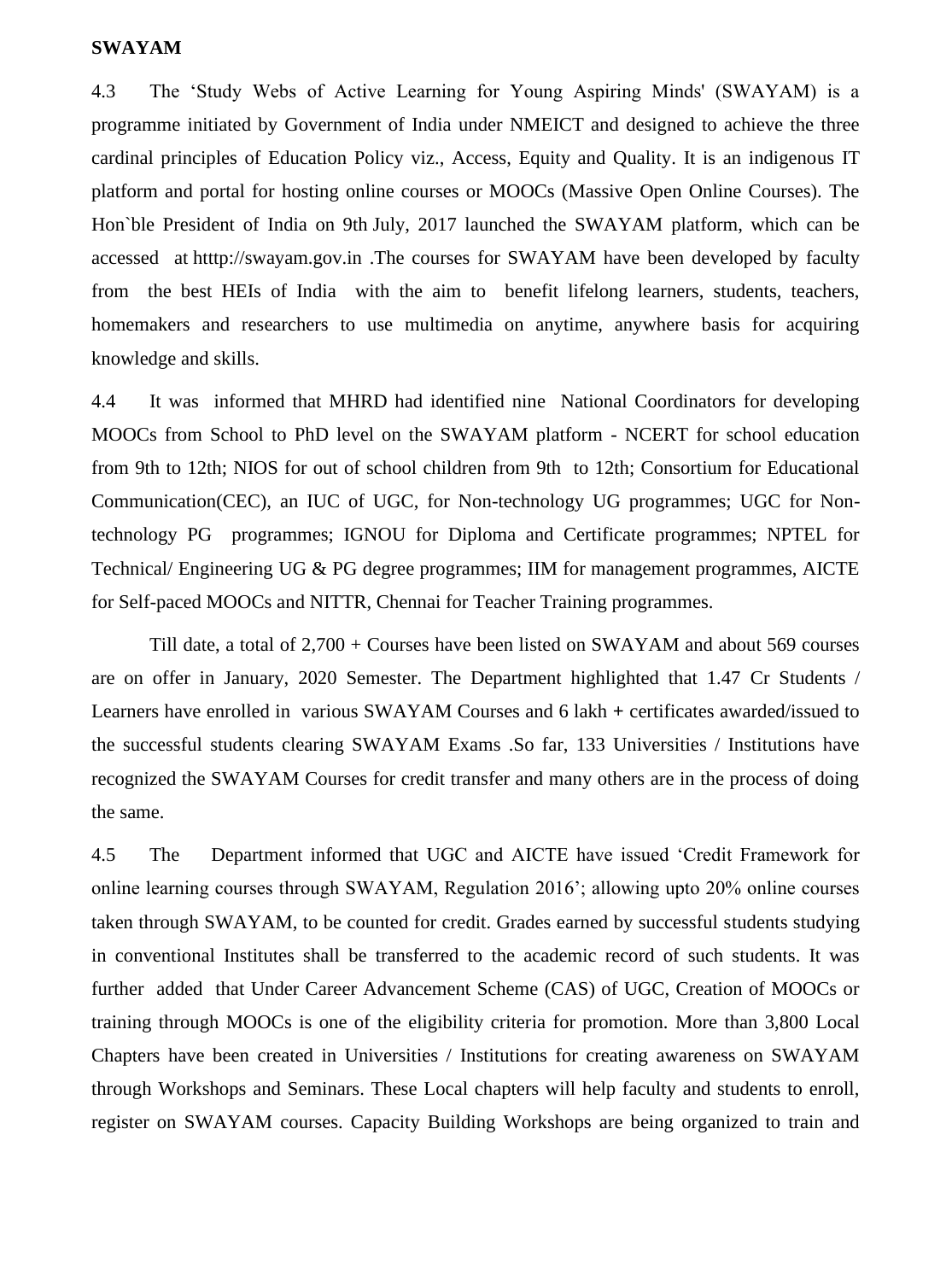sensitize faculty for technology usage in teaching and developing quality courses for SWAYAM. Online degree programmes are going to be offered by top ranking universities from January-2020.

4.6 The department informed that Specialized Programmes through SWAYAM like the Annual Refresher Programme in Teaching **(**ARPIT**)** of higher education faculty is also being offered through MOOCs under SWAYAM platform, for training maximum number of faculty and also to expose the teachers to technology enabled learning and 15 lakh untrained school teachers got trained under D.El.Ed programme of NIOS delivered through SWAYAM. It was further submitted that translation of SWAYAM Courses was done and some of the popular SWAYAM courses, including Transcription of Video, are being translated into Hindi and regional languages, so that learners can select a language of their choice and learn the courses better in their local language.

4.7 UGC, CEC and NPTEL are organizing Awareness creation workshop across the country. These workshops are well attended by the Vice Chancellors and teaching faculty from a number of Universities and colleges and TVCs, Radio Jingles, Posters, Individual Social Media campaign were created by UGC, AICTE and NPTEL were created for the SWAYAM Courses to reach among students through professional agencies.

4.8 The Department submitted that for adoption of these MOOCs Courses through SWAYAM platform, UGC requested Universities to obtain the approval of various statutory bodies of the Universities, and also ensure that the universities have the requisite academic and physical infrastructure to adopt MOOCs courses and assign course coordinator to hand hold the students in this process. One Hundred and Thirty three (133) Universities have come on board for accepting credit transfer for courses done through SWAYAM platform till today. State-wise summary of 133 Universities which have accepted SWAYAM MOOCs for credit transfer is as below:-

| South $(43)$        | North $(40)$               | East $(8)$          | North-East                 | Central $(9)$          | West $(23)$                |
|---------------------|----------------------------|---------------------|----------------------------|------------------------|----------------------------|
|                     |                            |                     | (10)                       |                        |                            |
| Pradesh<br>Andhra   | Pradesh<br>Uttar<br>le     | $\bullet$ Bihar (1) | Arunachal<br>$\bullet$     | $\bullet$ Madhya       | • Gujarat $(5)$            |
| (3)                 | (10)                       | $\bullet$ West      | Pradesh $(1)$              | Pradesh (8)            | $\bullet$ Maharashtra (10) |
| Tamil Nadu (20)     | Punjab $(10)$<br>$\bullet$ | Bengal              | Assam $(3)$<br>٠           |                        | • Rajasthan $(8)$          |
| Karnataka (12)<br>٠ | Haryana (6)                | (5)                 | Manipur $(1)$<br>. .       | $\bullet$ Chhattisgarh |                            |
| Kerala (3)<br>٠     | &<br>Jammu                 | $\bullet$ Odisha    | Nagaland<br>$\bullet$      | $\left(1\right)$       |                            |
| Puducherry (1)      | Kashmir (4)                | (1)                 | (1)                        |                        |                            |
| Telangana (4)       | Himachal                   | $\bullet$ Jharkhan  | Tripura $(3)$              |                        |                            |
|                     | Pradesh (2)                | d(1)                | Mizoram $(1)$<br>$\bullet$ |                        |                            |
|                     | Uttarakhand (5)            |                     |                            |                        |                            |
|                     | Delhi $(3)$                |                     |                            |                        |                            |

4.9 A dedicated UGC MOOCS website:- [http://ugcmoocs.inflibnet.ac.in](http://ugcmoocs.inflibnet.ac.in/) has been created for inviting online MOOC proposals for Non-Technology PG courses. The proposals are invited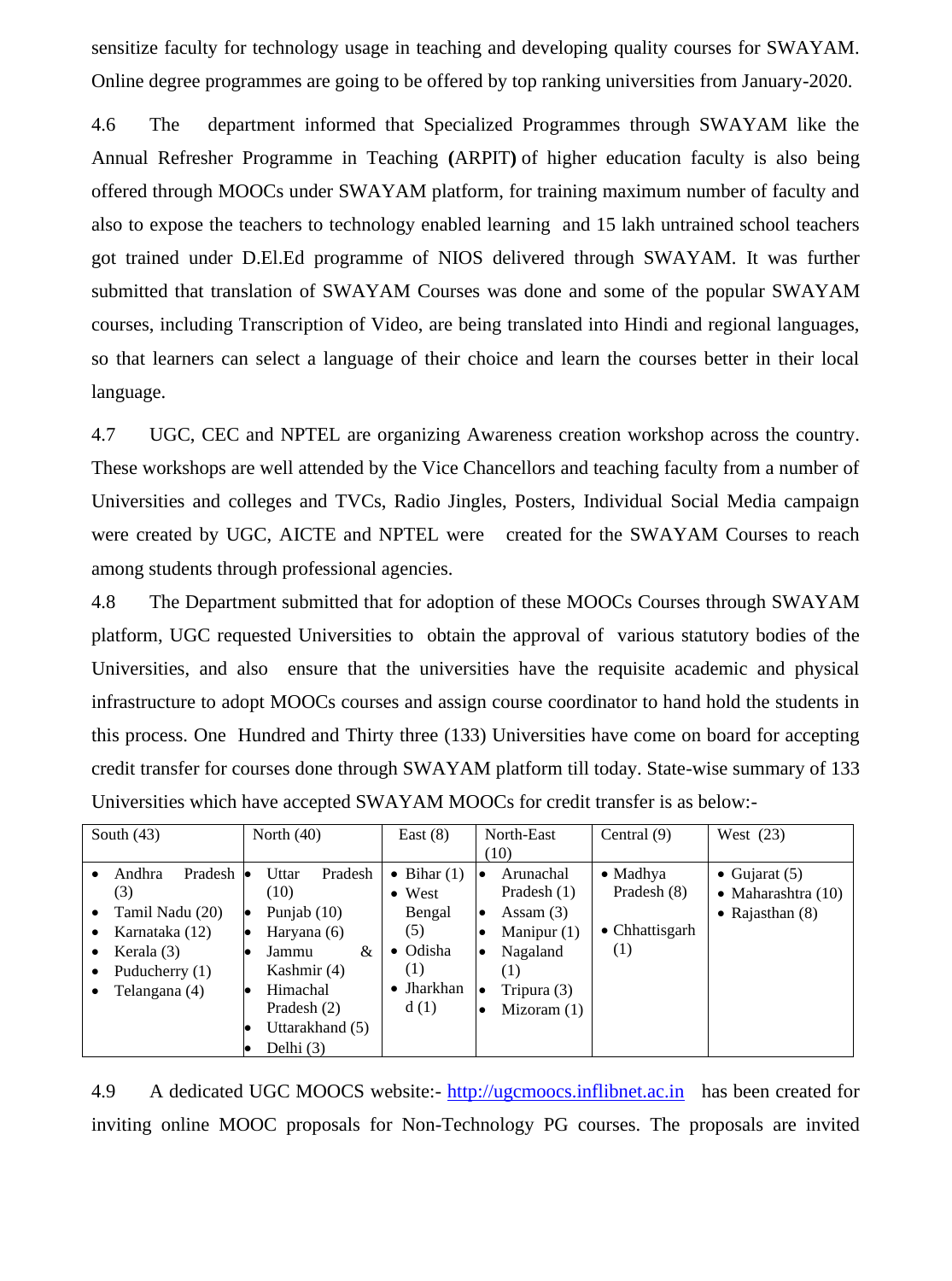throughout the year. UGC constituted three Academic Advisory Committees one each on Humanities & Social Sciences, Visual & Performing Arts & Sciences respectively. The proposals which fulfill the eligibility criteria are placed before these Committees and the final decision is taken by the Academic Advisory Council on MOOCs.

| <b>Session</b>                           | <b>Total</b><br>Course | <b>Total</b><br>enrolment | <b>Exam Date</b>                                                                                                                                         | <b>Total</b><br>learner<br>appeared<br>for exam | <b>Total</b><br><b>Humanities</b><br>& Social<br><b>Science</b><br><b>Courses</b> | <b>Total</b><br><b>Science</b><br><b>Courses</b> | <b>Learner</b> score<br>more than 40% |
|------------------------------------------|------------------------|---------------------------|----------------------------------------------------------------------------------------------------------------------------------------------------------|-------------------------------------------------|-----------------------------------------------------------------------------------|--------------------------------------------------|---------------------------------------|
| July-<br>Oct, 19                         | 43                     | 1,25,819                  | 9th -10th<br>November<br>2019                                                                                                                            | 7170                                            | 28                                                                                | 15                                               | 6084                                  |
| Jan-<br>May 19                           | 58                     | 42,126                    | 22nd -23rd<br>May, 2019                                                                                                                                  | 2035                                            | 29                                                                                | 29                                               | 1295                                  |
| July-<br>$Dec-18$                        | 47                     | 40,311                    | $1st - 2nd$<br>December,<br>2018 (Online<br>exam<br>conducted by<br>NTA).<br>19th -20th<br>January, 2019<br>(Pen & Paper<br>exam<br>conducted by<br>UGC) | 1848                                            | 26                                                                                | 21                                               | 928                                   |
| July17-<br>March<br>18<br>(trial<br>run) | 60                     | 34,296                    |                                                                                                                                                          | No exam<br>conducted                            | 28                                                                                | 32                                               | No exam<br>conducted                  |

4.10 It was informed that UGC as National Coordinator for Non-Technology Post Graduate MOOCs offered the following MOOCs on SWAYAM from July 2017 till December, 2019:

4.11 A two day MOOC development workshop programme was organized from 15th -16th October, 2018 at IIM Bangalore for Course Coordinators developing Fresh MOOCs for the SWAYAM platform. To enable active participation of the Universities in SWAYAM, UGC requested every University to nominate a faculty member to act as a Single Point of Contact( SPOC) i.e. SWAYAM coordinator for the university and SWAYAM Mentor who would act as a Single Point of Contact( SPOC) for the Colleges. As on date total 211 SWAYAM Coordinator from Universities and 1815 SWAYAM Mentors from colleges have been identified so far. The institutions to which SWAYAM Coordinators and Mentors belong termed as SWAYAM Local Chapters. UGC conducted a one day orientation workshop on the roles and responsibilities of the University and its SWAYAM Coordinators, on 2nd February, 2018 in the AICTE Auditorium,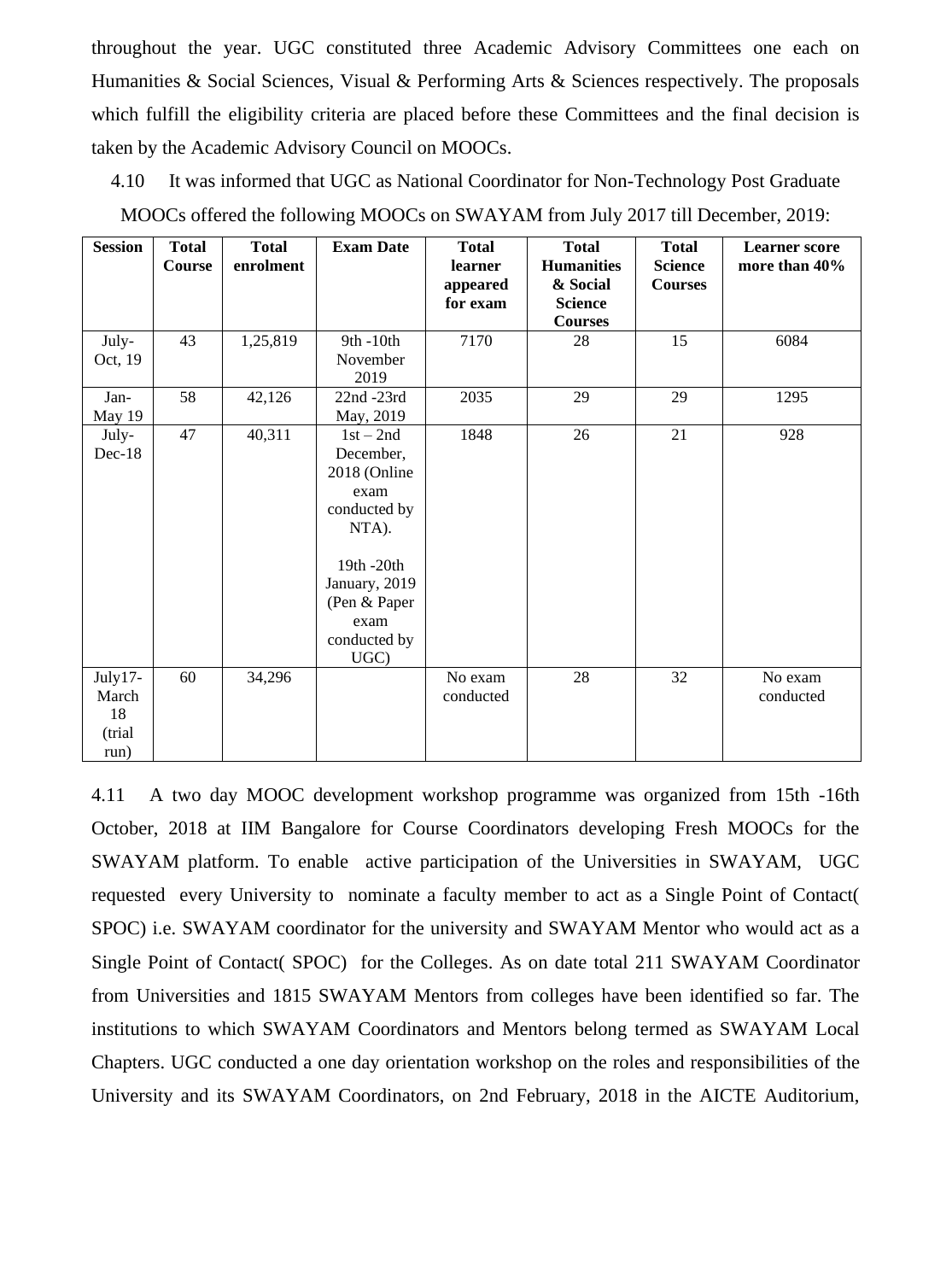New Delhi. A dedicated Local Chapter page has also been created on the UGC MOOCS website: http://ugcmoocs.inflibnet.ac.in

4.12 UGC has successfully conducted four one day regional workshops on "Awareness, Adoption & Promotion" of the MOOCs Courses offered on SWAYAM Platform. The participants included Vice Chancellors, Principals, SWAYAM Coordinators and SWAYAM Mentors (Local Chapters) and state government representatives from the Department of Higher Education. Presently UGC has transferred the National Coordinatorship of Non Technology PG Courses to CEC. Further, as per the 17th SWAYAM Board minutes held on 11.11.2019, under the Chairmanship of Secretary (HE) (MHRD), UGC will undertake Local Chapter activity that includes adoption and promotion of MOOCs Courses offered on SWAYAM.

4.13 The Committee was further informed that SWAYAM MOOCS is one of the many schemes which is to be merged with Education Quality Upgradation and inclusion Programme (EQUIP) of MHRD which is in the final stage of EFC. Since EQUIP is yet to be approved, these schemes have been provided tentative funds till 2<sup>nd</sup> quarter of FY 2020-21 subject to approval of M/o Finance. Hence BE is currently shown as Rs. 75.00 crore for 2020-21. In the event of finalization of EQUIP before end of 2020-21, this scheme would be merged in overall budget of EQUIP.

4.14` **The Committee notes that SWAYAM MOOCS after a wide variety of courses to students for upgradation their knowledge/skills and feels that the Ministry should ensure that adequate funds and made available for it post merger with EQUIP so that the efforts made under it are not diluted.** 

#### **e-Shodh Sindhu**

4.15e-Shodh Sindhu is a Central Sector scheme for aggregating the electronic journals being subscribed by various higher educational institutions and collective bargaining of prices. This is a consortium which provides access to quality electronic resources including full-text, bibliographic and factual databases to academic institutions at lower rates of subscription. The INFLIBNET Centre has been assigned the responsibility for execution and operation of e-Shodh Sindhu.

4.16 The e-Shodh Sindhu was sanctioned for Rs. 492.08 crores 2017 for a period of three calendar years, i.e. F.Y. 2017-18, 2018-19 and 2019-20 after a  $3<sup>rd</sup>$  party evaluation by the NASSCOM, which found significant positive impact on higher education and recommended its continuation. On the basis of the roadmap provided by  $3<sup>rd</sup>$  Party evaluation, eSS was modified so as to primarily work as a mechanism for joint negotiation of the price of the journals. The cost of the national resources for the centrally funded and State funded institutions was paid by the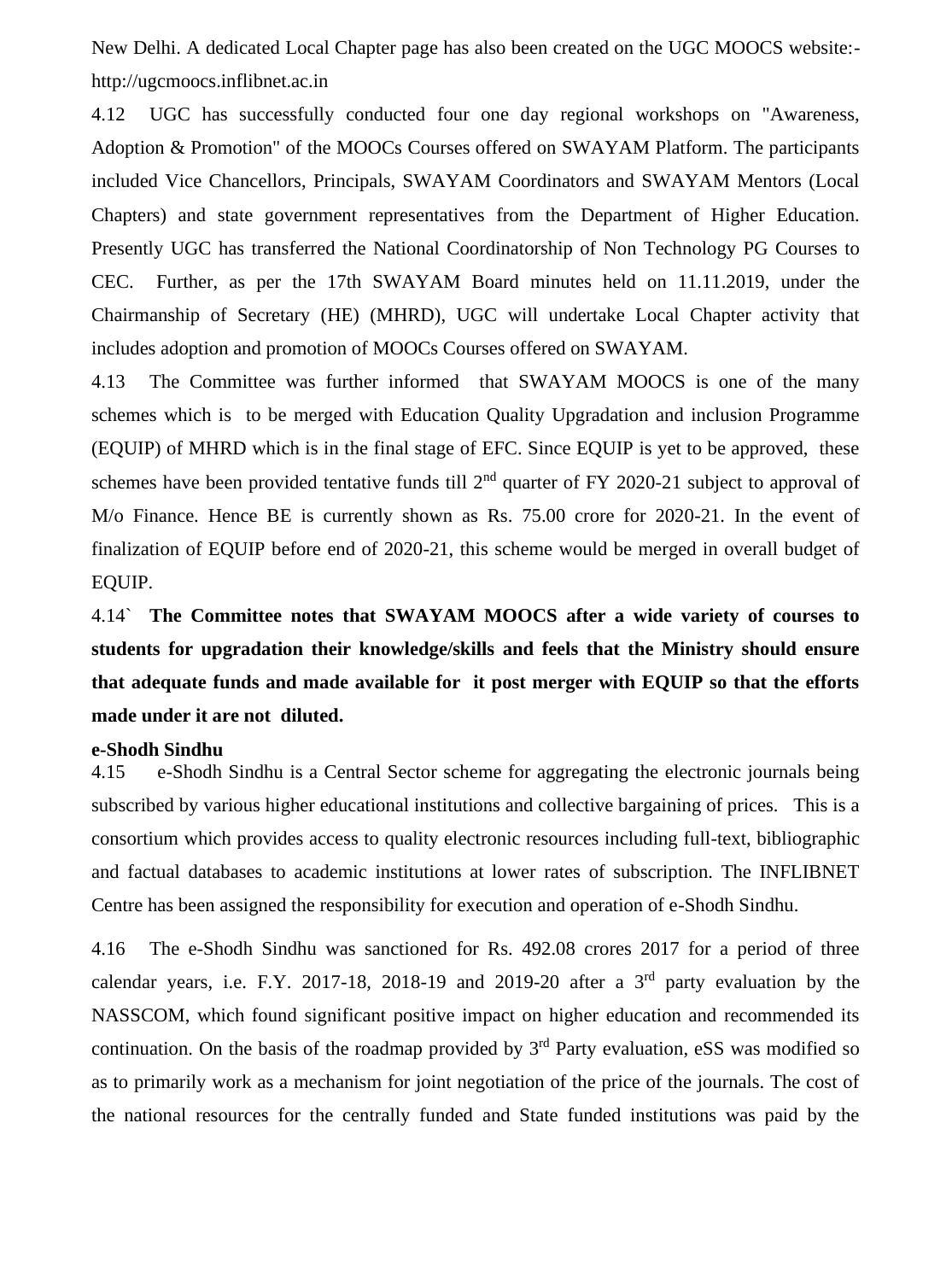Ministry. Resource subscription is taken annually and not financial year-wise, as the payment is made in January of the year for that year's subscription (e.g. Jan, 2020 for 2020 subscription

| ESS expenditure on e-Resources during the 2018 & 2019 |  |  |
|-------------------------------------------------------|--|--|
|-------------------------------------------------------|--|--|

| ESS expenditure on e-Resources (e-Journals and e-Database) during<br>the 2018 to 2019 |                 |                 |  |  |  |
|---------------------------------------------------------------------------------------|-----------------|-----------------|--|--|--|
| 2018<br>2019                                                                          |                 |                 |  |  |  |
| Expenditure<br>for<br>University/CFTIs                                                | ₹ 125 Crores    | ₹ 121.42 Crores |  |  |  |
| NLIST Colleges (3200)                                                                 | ₹ 7.82 Crores   | ₹ 8.19 Crores   |  |  |  |
| SAA/WEL** under NDL                                                                   | ₹ 23.38 Crores  |                 |  |  |  |
| <b>Total Expenditure</b>                                                              | ₹ 156.20 Crores | ₹129.61 Crores  |  |  |  |

The 17 centrally-paid e-resources for universities / CFTIs and 10 resources for colleges covered under NLIST for the year 2018 2019 and 2020 as per the details given below:

| $\overline{\text{SL}}$ | <b>Name of Resource</b>                       |                | No. of No of Inst. during | <b>Category of Institutions</b>                                              |
|------------------------|-----------------------------------------------|----------------|---------------------------|------------------------------------------------------------------------------|
| No.                    |                                               | <b>Titles</b>  | 2018, 2019 and            |                                                                              |
|                        |                                               |                | 2020                      |                                                                              |
| $\mathbf{1}$           | <b>JSTOR</b>                                  | $3000+$        | $209 + \text{NLIST}$      | Univ. +CFTIs+ Colleges                                                       |
| 2                      | <b>EPW</b>                                    |                | $202 + NLIST$             | Univ. $+CFTIs + Colleges$                                                    |
| 3                      | JGate Plus (JCCC)                             | DB             | 194                       | Univ. +CFTIs                                                                 |
| $\overline{4}$         | University <sub>262</sub><br>Oxford<br>Press  |                | $163 + \text{NLIST}$      | Univ. +CFTIs+ Colleges                                                       |
| 5                      | <b>ASME Journals Online</b> 29                |                | 56                        | <b>CFTIs</b>                                                                 |
| 6                      | <b>ASCE Journals Online 36</b>                |                | $\overline{50}$           | <b>CFTIs</b>                                                                 |
| $\overline{7}$         | <b>ACM Digital Library</b>                    | 140            | 61                        | <b>CFTIs</b>                                                                 |
| 8                      | AIP - eSS Collection                          | 19             | $128 + NLIST$             | Univ. +CFTIs+ Colleges                                                       |
| 9                      | APS - eSS Collection                          | 13             | 126                       | Univ. +CFTIs                                                                 |
| 10                     | <b>ISID Database</b>                          | $DB$           | All                       | All                                                                          |
| 11                     | Web of Science/LA                             | $DB$           | 150                       | Univ. +CFTIs                                                                 |
|                        | 12 Annual Reviews                             | 43             | $113 + NLIST$             | Univ. +CFTIs+ Colleges                                                       |
|                        | 13 Project Muse                               | 670            | 101                       | Univ. +CFTIs                                                                 |
|                        | 14 MathSciNet                                 | $DB$           | 90                        | Univ. +CFTIs                                                                 |
| 15                     | Springer Link + Nature 1700+<br>Journal       |                | 200                       | Univ. +CFTIs                                                                 |
|                        | 16 Taylor and Francis                         | 1076           | 129                       | Univ.                                                                        |
| 17                     | Chemical <sub>49</sub><br>American<br>Society |                | 109                       | Univ.                                                                        |
| <b>For Colleges</b>    |                                               |                |                           |                                                                              |
| 18                     | Royal<br>Society<br>Chemistry                 | of 23          | <b>NLIST</b>              | Colleges                                                                     |
| 19                     | <b>Institute of Physics</b>                   | 46             | <b>NLIST</b>              | Colleges                                                                     |
| 20                     | H W Wilson                                    | $3000+$        | <b>NLIST</b>              | Colleges                                                                     |
| 21                     | eBrary e-Books                                | 1.25           | <b>NLIST</b>              | Colleges                                                                     |
|                        |                                               | Lakhs          |                           |                                                                              |
| 22                     | Indian Journals.com                           | $180+$         | <b>NLIST</b>              | Colleges                                                                     |
|                        |                                               |                |                           | (For Eligible Universities and colleges CFTIs under National Digital Library |
| 23                     | WEL                                           | 30.00<br>lakhs | All                       | All                                                                          |
| 24                     | South Asia Archives                           |                | All                       | All                                                                          |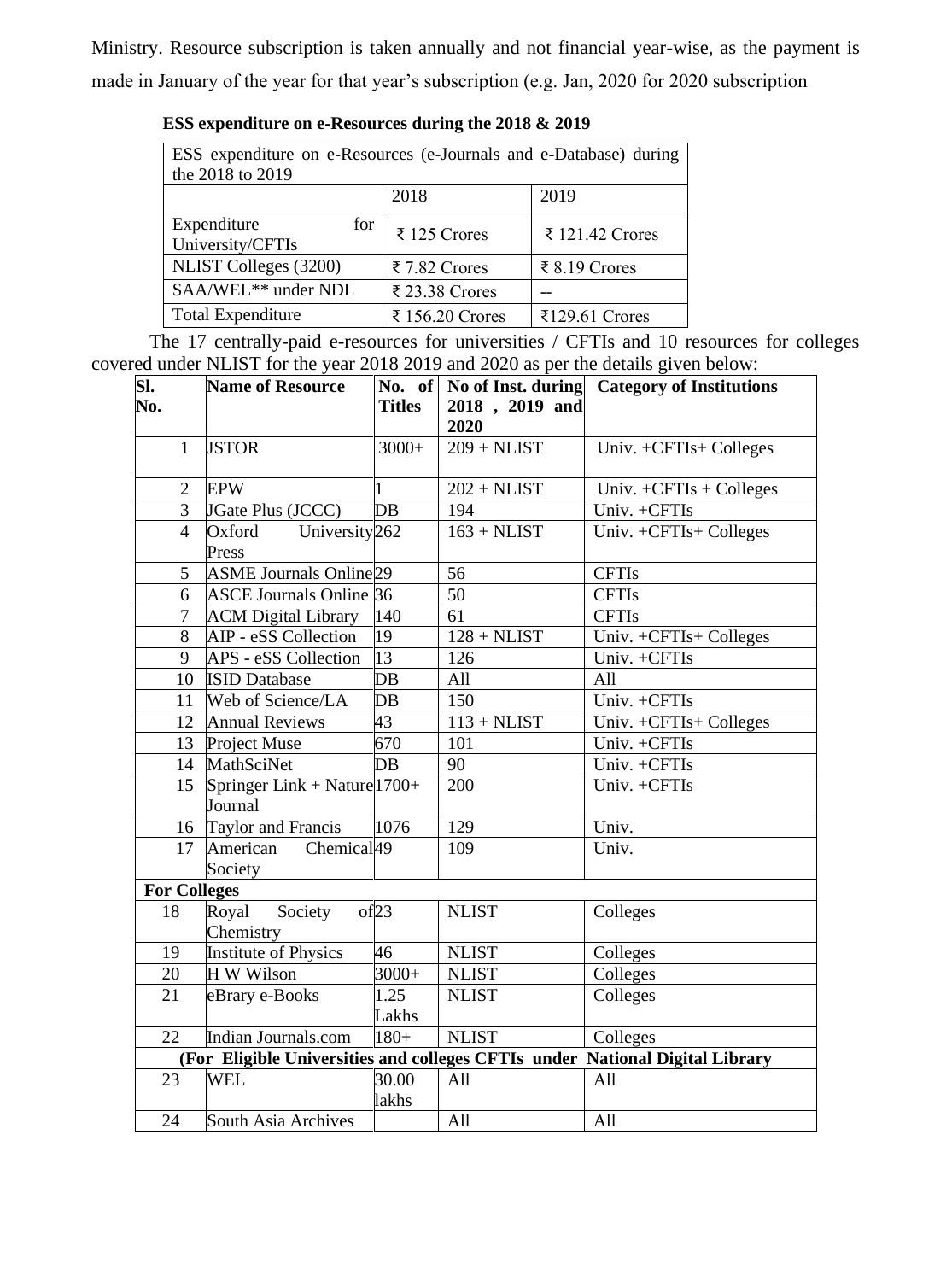| SI.            |                                          | 2018 -2020         |
|----------------|------------------------------------------|--------------------|
| No.            | Category                                 | No of Institute(s) |
| 1              | 12 (B) $/$ 2 (f) State Universities      | 137                |
| $\overline{2}$ | <b>Central Universities</b>              | 40                 |
| 3              | Deemed Universities (UGC funded)         | 22                 |
| $\overline{4}$ | <b>IUCs of UGC</b>                       | 6                  |
| 5              | <b>National Law Schools/Universities</b> | 12                 |
|                | <b>Universities</b>                      | 217                |
| 6              | IITs & IISc                              | 24                 |
| 7              | NITS, SLIET & NERIST                     | 32                 |
| 8              | <b>IIMs</b>                              | 20                 |
| 9              | <b>IISERs</b>                            | $\overline{7}$     |
| 10             | <b>SPAs</b>                              | 3                  |
| 11             | IIITs, IIEST, NITIE, NIFFT and NITTTR    | 11                 |
|                | <b>CFTIs</b>                             | 97                 |
| $\mathbf{A}$   | <b>Total University &amp; CFTIs</b>      | 314                |
| B              | <b>Colleges under NLIST</b>              | 3200               |
|                | Total $(A+B)$                            | 3514               |

4.17 The number of institutions presently provided access to e-resources in (2018-2020) through central funding under different categories of institutions is as given below:

 **4.18 The Committee points out that SWAYAM is a platform for new India where quality education is affordable and self-learning is fruitful not only for enrolled but also for professionals and dropouts. With quality content, best online lectures, great discussions, knowledgeable assessment quizzes, SWAYAM provides great opportunity to Indian students to learn without fearing from failure. It is a platform specifically designed to benefit students from remote area, working professionals as well as college dropouts. Students will get 'Verified Certificate' after successfully completion of courses. However, it is not clear if these certificates will be accepted for employment purposes. The Committee therefore, recommends that the Department should take steps to make sure that the certificate issued under SWAYAM is accepted by the industries.**

## **V PANDIT MADAN MOHAN MALVIYA NATIONAL MISSION ON TEACHERS AND TEACHING (PMMMNMTT)**

5.1 The Department in their submission before the Committee informed that the scheme of Pandit Madan Mohan Malviya National Mission on Teachers and Teaching (PMMMNMTT) was the culmination of the Government of India efforts in launching a comprehensive umbrella scheme aimed at improving the quality of education at all levels by infusing quality and excellence in teachers and teaching. The Scheme of Pandit Madan Mohan Malaviya National Mission on Teachers & Teaching (PMMMNMTT) was launched on  $25<sup>th</sup>$  December, 2014 with an outlay of Rs. 900 crore over the XII Plan. After the plan period got over, the Expenditure Finance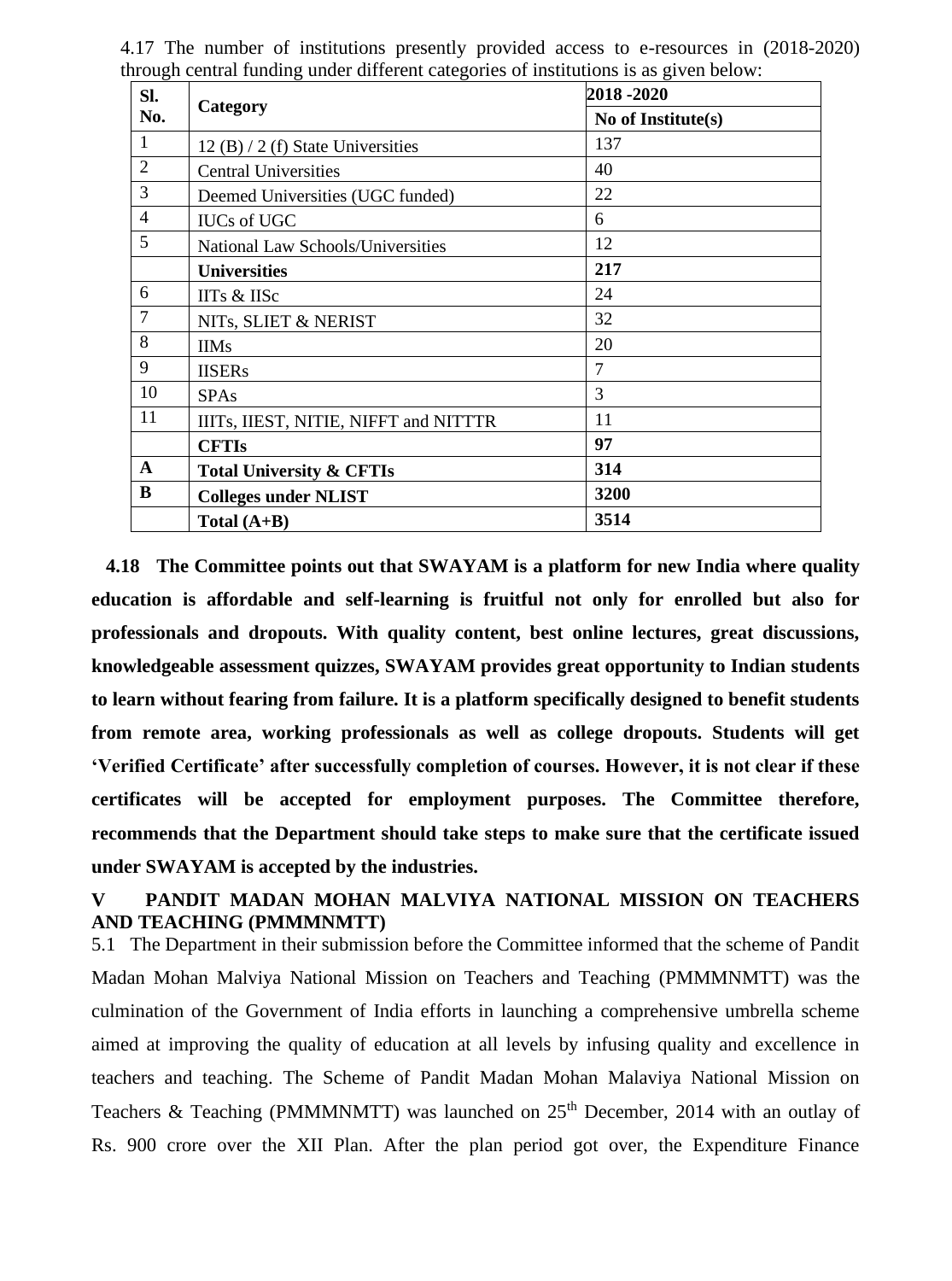Committee (EFC) extended the Scheme duration up to March 2020 with an outlay of Rs. 450 crores.

5.2 It was submitted that the scheme is also implementing Government of India recommended flagship initiatives- LEAP and ARPIT along with regular components. The Mission was completing five successful years of its implementation. The current life span of the scheme is ending in March 2020. The gainful outcomes of the scheme included fortifying Teacher Education in higher education through various institutional and individual interventions like-

- i) Pre-Service Teacher Training 660 teacher beneficiaries -B.Ed. standalone and integrated programmes and at PG level- 335 teacher educators M.Ed. Program
- ii) Specialised research in teacher education- specialized research of pre-service teacher education; teacher educator professional development etc.
- iii) Professional development, In-Service teacher/faculty training and capacity building 1,25,000 beneficiaries from different training programs conducted by the Centres of Excellence in Curriculum & Pedagogy
- iv) Teaching Resources developed Resources generated such as ICT related applications, econtent, pedagogic resources and assessment tools, software programmes, low cost infrastructure, e-content, course modules etc.
- v) Inclusive education and Special focus areas focus on special education, women's University, teacher education in tribal areas, north-eastern region and educationally backward regions
- vi) Subject Based Networks Four disciplines covered Life Sciences, Ayurveda, Sanskrit and Environmental Microbiology
- vii) Annual Refresher Programme in Teaching (ARPIT) Around 50,000 beneficiaries covered through training by NRCs accepted by UGC for CAS.
- viii) Faculty Induction Training Programme (FIP) 5000 faculty covered through 62 approved centres and accepted by UGC Regulations for Carrier Advancement.
- ix) Leadership for Academicians Programme (LEAP) 350 beneficiaries through 15 institutions (30 each) for the first round covered which include high level academic leaders such as Vice-Chancellors, Principals, HoDs etc.

5.3 The Department further submitted that the scheme was evaluated by NIEPA, New Delhi as third party after end of 12 plan period in March 2017. The scheme was recommended for continuation for further period till March 2020. The current life cycle of the scheme is till March 2020. In terms of efficacy, the scheme has achieved its objectives and keeping in view uniqueness and gainful outcomes, the scheme is proposed for continuation after competent approval based on the report of the third party evaluation by ASCI. The fund position of the scheme is as below-

|                                  |         |         | (Rs in Crore) |
|----------------------------------|---------|---------|---------------|
| Year                             | 2017-18 | 2018-19 | 2019-20       |
| <b>Budget</b> Estimates<br>(BE)  | 120     | 120     | 130           |
| <b>Revised Estimates</b><br>(RE) | 110     | 120     | 130           |
| Actual<br>Expenditure            | 72.69   | 102.3   | 64.46#        |

# for the funds are being released.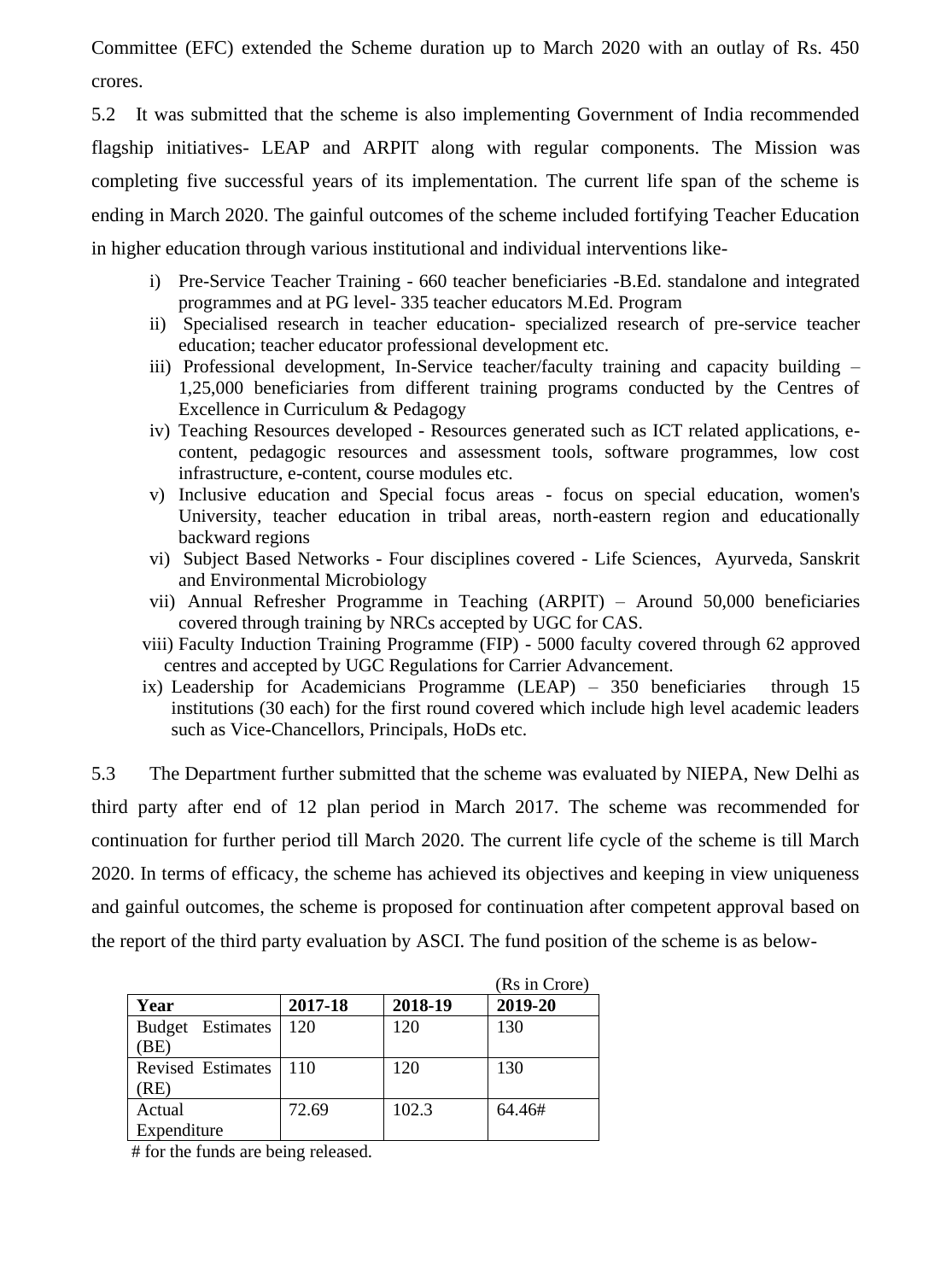5.4 The Department submitted that the scheme has received an interim provision for six months with allocation of Rs. 50 crore and the scheme would require further funds as per expenditure after interim provision is exhausted and further demand would be raised at RE stage.

**5.5 The Committee appreciates the steps taken by the Department under PMMMNMTT to improve teachers training and teaching. The scheme provides them the opportunity to develop the required leadership and managerial skills, including skills of problem-solving, stress management, team-building, conflict management, better communication, understanding and coping with the complexity and challenges of governance in financial or administrative roles. The Committee, however, recommends that the Department should have clear roadmap for the amount of funds required for the implementation this scheme. The Committee feels that this scheme should not just be having four disciplines but also encompass other disciplines in social sciences, sciences & engineering to enhance the quality of teachers and teaching in them.** 

#### **VI UNNAT BHARAT ABHIYAN & UCHCHATAR AVISHKAR ABHIYAN UNNAT BHARAT ABHIYAN**

6.1 The Mission of Unnat Bharat Abhiyan is to enable higher educational institutions to work with the people of rural India in identifying development challenges and evolving appropriate solutions for accelerating sustainable growth. It also aims to create a virtuous cycle between society and an inclusive academic system by providing knowledge and practices for emerging professions and to upgrade the capabilities of both the public and the private sectors in responding to the development needs of rural India. Below mentioned is the current status of scheme till 2019-  $20: -$ 

- i) Network of 2473 Participating Institute with 12365 villages in 33 states/ UTIs till date.
- ii) 10 Subject Expert Groups (SEGs) formed
- iii) Web based reporting, Registration portal and SEG portal developed.
- iv) 4245 Village level survey data available on web portal of UBA.
- v) 423254 Household level survey data available on web portal of UBA.
- vi) Proposals received under Different SEGs for technology Intervention: 850 and for Customization: 355.
- vii) 44 Regional Coordinating Institutions like: IITs, NITs, Agriculture Universities, and Central Universities etc are set up in the country.(every state in the country has at least 1 or more)

6.2 Unnat Bharat Abhiyan is an effort to bring unprecedented change in teaching and research programs by taking experts and students from higher educational institutions together to identify the real obstacles to the development of rural society. The major beneficiary is the rural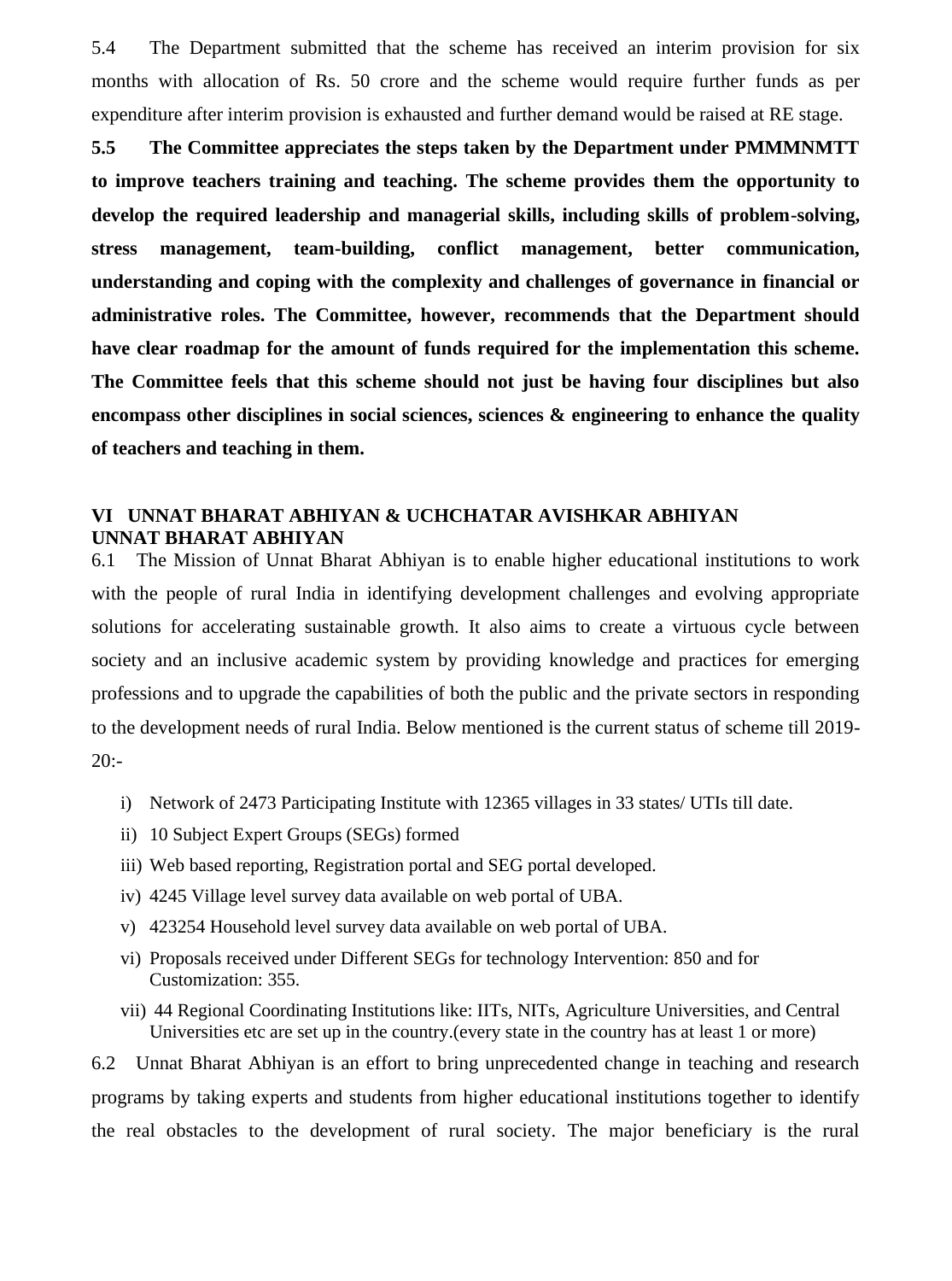community in terms of improved living conditions by means of technological interventions (new or customized) by students/faculty of higher educational Institutes.

6.3 The prime focus of scheme is to improve the condition of rural part of country by leveraging the potential of higher educational Institutes. The idea is to engage the faculty/students of these institutes to fulfil the objective. By doing so the students/faculty also gets opportunity to gain knowledge of rural community. Under scheme, Institutes can engage as many as possible students and work on improvement of living conditions of rural community by providing solutions through rural field visits. It is proposed to increase the number of villages by engaging all higher educational institutes so as to increase the coverage of scheme. As if now, 12370 villages have been adopted by the 2474 participating Institutes.

#### **UCHCHATAR AVISHKAR ABHIYAN**

6.4 Uchchatar Avishkar Abhiyan **(**UAY) was announced in the IIT Council meeting held on October 6, 2015 with a view to promoting innovation of a higher order that directly impacts the needs of the Industry and thereby improves the competitive edge of Indian manufacturing. The project envisages collaboration between the academia and industry – within or outside India. The funding pattern of the projects selected would be 25% by Industry; 25% by participating Department/Ministry; and 50% by MHRD. Currently, 139 projects at a total cost of Rs. 370.97 crore with joint funding by MHRD, participating Ministries and Industry are currently under execution. MHRD has released Rs.150.00 crore, Participating Ministry/Department and Industry have released Rs.34.32 crore and Rs.53.64 crore respectively. National Coordinator of UAY *i.e*. IIT-Madras has informed that 8 UAY Projects have been completed. 50 will be completed by 2020 and 81 are ongoing. Nearly 15 institutes and 140 industry partners are involved. This scheme has resulted in filing of nearly 27 patents, publication of 210 papers and commercialization of 21 technologies till date. Under this scheme nearly 100 doctoral scholars have been recruited and students are associated in the projects as project staff/interns.

**6.5 The Committee appreciates the objectives behind launching this educational and empowerment policy of Govt. As per the past studies, the students getting higher education in India are only having academic knowledge and lack the market exposure. Thus, they do not have a practical knowledge of the work that is really going on in the manufacturing units or the industrial plants.** 

**6.6 The Committee feels that the Department should promote this scheme more aggressively as this would not only promote innovations in areas relevant to manufacturing**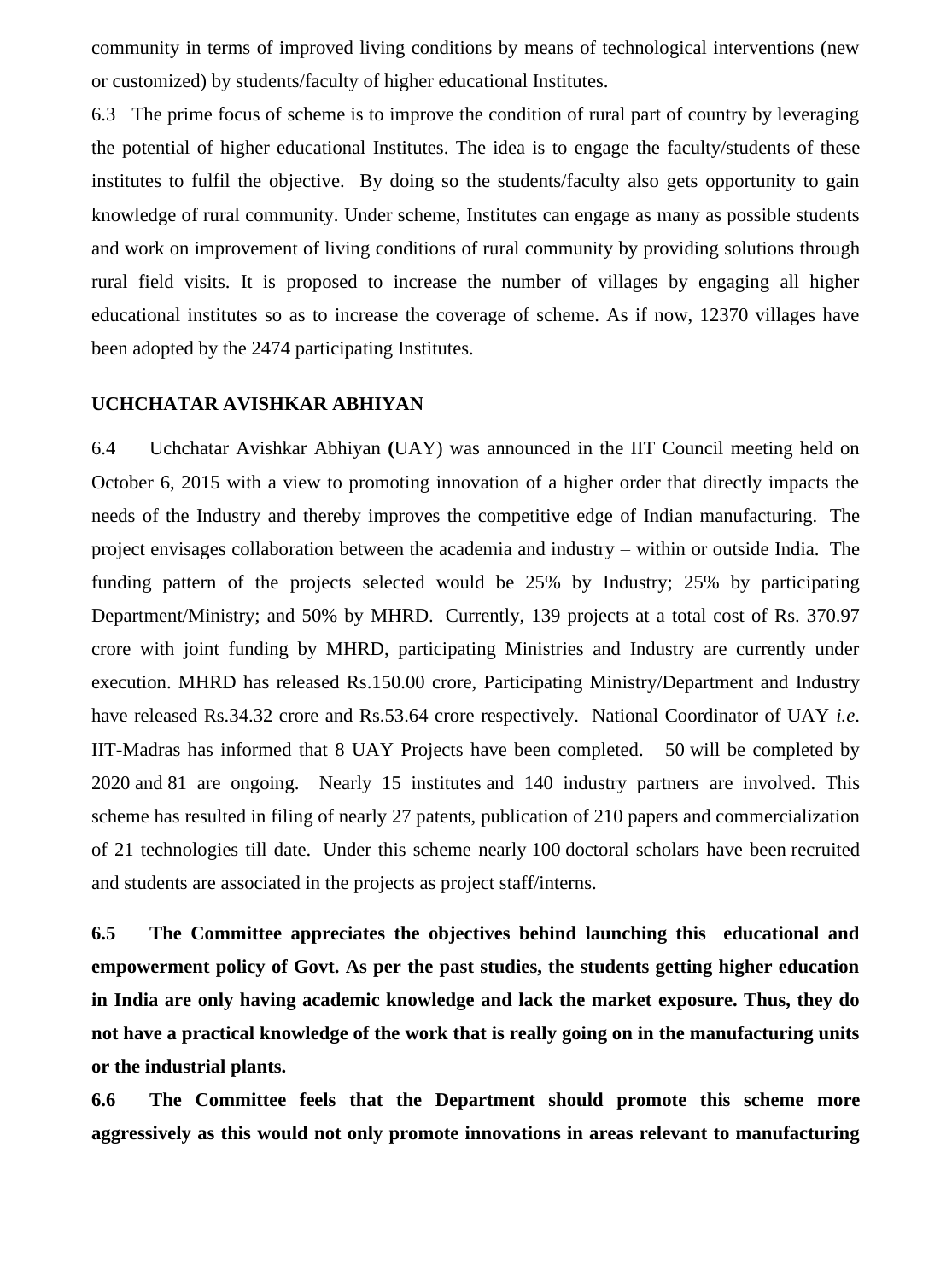**and design but also spur innovative mindset in students and faculty in premier technical educational institutions. The Committee further recommends that the Department should also help the faculty and students in patenting new technologies and process which are developed under this scheme.**

## **VII FACULTY POSITION**

7.1 The Department in its presentation before the Committee gave a status of faculty position in various higher education institutions (HEI's) as under:-

| Category                | <b>Total sanctioned</b> | position<br><b>Vacant</b><br>as on 15.11.2019 | of<br><b>Current</b><br>no.<br>position advertised as | <b>Cumulative</b><br>appointments |
|-------------------------|-------------------------|-----------------------------------------------|-------------------------------------------------------|-----------------------------------|
|                         |                         |                                               | on 24.01.2020                                         | <b>Since</b><br>June<br>2019      |
| <b>NIT</b>              | 7,483                   | 2,820                                         | 2,173                                                 | 237                               |
| <b>SPA</b>              | 227                     | 85                                            | 84                                                    | $-$                               |
| CU                      | 17,834                  | 6738                                          | 6,706                                                 | 934                               |
| $\Pi$                   | 9,655                   | 2813                                          | 3,184                                                 | 314                               |
| <b>IIT</b>              | 394                     | 146                                           | 162                                                   | 25                                |
| <b>IISER</b>            | 1285                    | 159                                           | 191                                                   | 100                               |
| <b>IIM</b>              | 1155                    | 275                                           | 301                                                   | 18                                |
| Language                | 647                     | 185                                           | 97                                                    | 138                               |
| technical<br>Other      | 608                     | 178                                           | 78                                                    | 59                                |
| Institutions            |                         |                                               |                                                       |                                   |
| <b>Total (Central)</b>  | 39,288                  | 13,399                                        | 12,976                                                | 1,825                             |
| <b>State University</b> | 1,81,191                | 64,513                                        | 26,679                                                | 9,585                             |
| <b>Grand Total</b>      | 2,20,479                | 77,912                                        | 39,655                                                | 11,410                            |

7.2 The details of vacancy of teachers and other staff in Central Universities under the purview of Ministry of Human Resource Development were also given:

(As on 01.01.2020)

| Category        | <b>Total Sanctioned</b> | Total Filled up | <b>Total</b><br>vacant |
|-----------------|-------------------------|-----------------|------------------------|
| of post         | <b>Posts</b>            | <b>Posts</b>    | posts                  |
| <b>Teaching</b> | 18243                   | 11555           | 6688                   |
| Non-            | 34928                   | 22605           | 12323                  |
| <b>Teaching</b> |                         |                 |                        |

7.3 The Department informed that the University Grants Commission (UGC) vide its D.O. letter No.F.1-14/2019 (CPP-II) dated 4th June, 2019 has prepared the Guidelines for Recruitment of Faculty in Universities, Colleges and Institutions Deemed to be Universities outlining the selection procedure and the time frame for recruitment which has been circulated to all Universities to adhere to the guidelines. The Universities have also been requested to take steps to ensure that the vacancies in the Universities are filled up at the earliest. Further, UGC vide its letter No.F.1-14/2019 (CPP-II) dated 31st July, 2019, 7th August, 2019, 5th September, 2019 and 22nd October, 2019 again requested to ensure that vacant positions in Universities are filled at the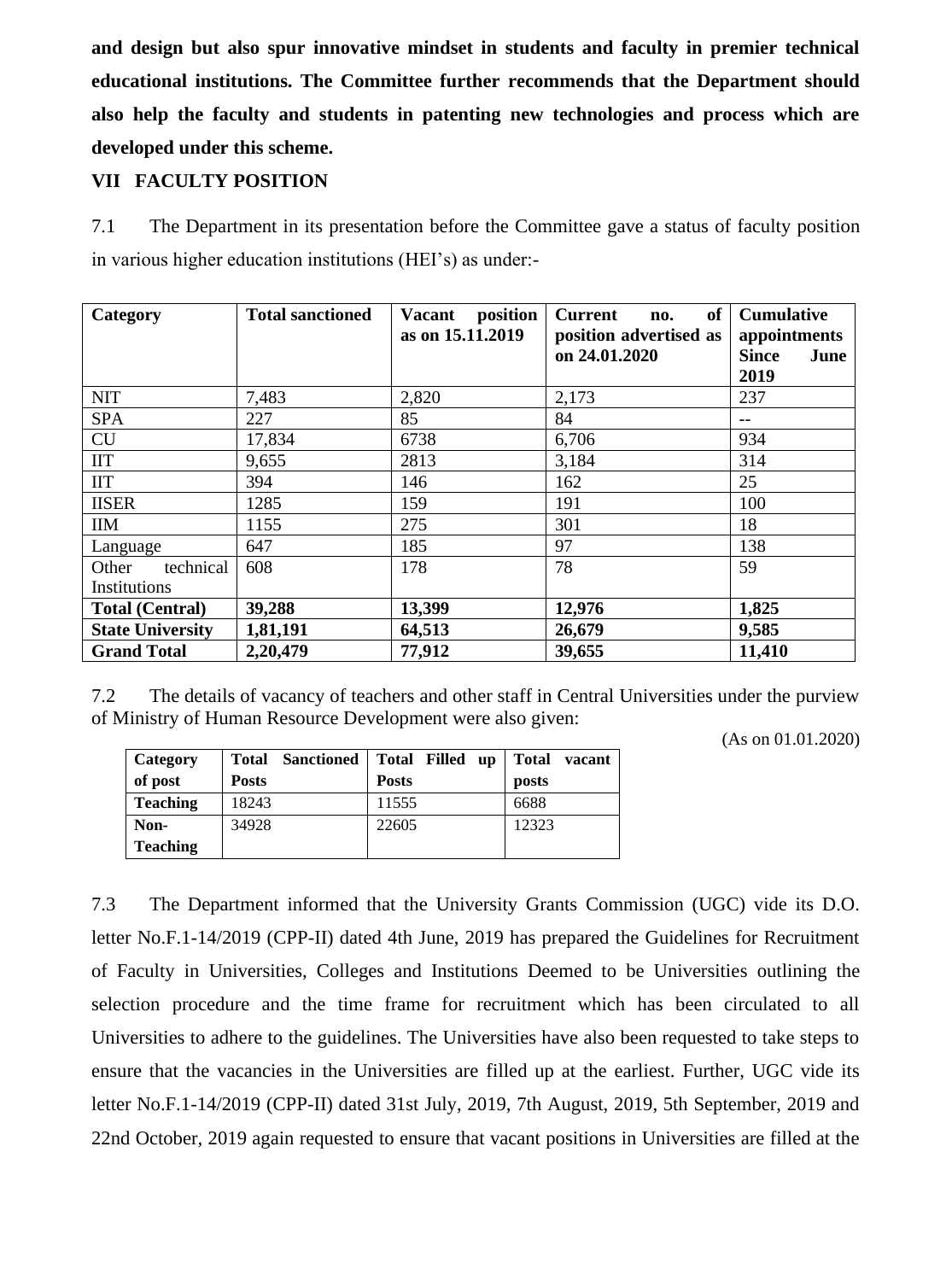earliest. So far Central Universities have filled up 934 teaching post and advertised 6706 teaching posts for recruitment since June, 2019. The Department further gave the latest faculty position in respect of IGNOU as follows:

| <b>Total sanctioned post</b> |                  |       |      |                  | Total number of vacant Steps taken to fill up the post |                                         |
|------------------------------|------------------|-------|------|------------------|--------------------------------------------------------|-----------------------------------------|
|                              |                  |       | post |                  |                                                        |                                         |
| Prof.                        | <b>Associate</b> | Asstt | Prof | <b>Associate</b> | Asstt.                                                 | <b>IGNOU</b> has already advertised the |
|                              | Prof.            | Prof. |      | Prof.<br>Prof.   |                                                        | vacant posts in the month of            |
|                              |                  |       |      |                  |                                                        | September, 2019 and the necessary       |
|                              |                  |       |      |                  |                                                        | process to fill up the posts is on      |
| 67                           | 134              | 243   | 42   | 57               | 85                                                     |                                         |

The faculty position in 13 State Open Universities was also given:-

| <b>Total Sanctioned Post</b> |                                      |                                      | <b>Total Number of Vacant Post</b> |                                      |                                      |
|------------------------------|--------------------------------------|--------------------------------------|------------------------------------|--------------------------------------|--------------------------------------|
| <b>Professor</b>             | <b>Associate</b><br><b>Professor</b> | <b>Assistant</b><br><b>Professor</b> | <b>Professor</b>                   | <b>Associate</b><br><b>Professor</b> | <b>Assistant</b><br><b>Professor</b> |
| 113                          | 74                                   | 528                                  | 47                                 | 118                                  | 167                                  |

The Committee was also informed about the number of Students enrolled at Ph.D and M.Phil levels for the year 2017-18 & 2018-19 is given below:

| Year    | Ph.D  |               |              | <b>M.Phil</b> |               |              |
|---------|-------|---------------|--------------|---------------|---------------|--------------|
|         | Male  | <b>Female</b> | <b>Total</b> | Male          | <b>Female</b> | <b>Total</b> |
| 2017-18 | 92570 | 68842         | 161412       | 12287         | 21822         | 34109        |
| 2018-19 | 95043 | 74127         | 169170       | 11623         | 19069         | 30692        |

Source : AISHE Reports

7.4 In respect to IITs, the Committee was informed that there are 6009 faculties in position in IITs as against total sanctioned strength of 9718. The Department submitted that Indian Institutes of Technology (IITs) strive to maintain a faculty – student ration of 1:10. Vacancies of faculty in IITs are filled up on a continuous basis with suitably qualified candidates. The IITs have been taking various measures to attract quality faculty, which include, year around open advertisements, advertisements in international journals and appointment of NRIs and OCIs to faculty positions on the same terms as applicable to regular faculty. The details in respect of 31 NITs and IIEST Shibpur was given as under:-

|                                                          | sanctioned<br>strength | position<br>as<br>on<br>23.01.2020 | Faculty in   Number of   No.<br>vacancies<br>on<br><b>as</b><br>21.01.2020 | of<br>position<br>advertised |
|----------------------------------------------------------|------------------------|------------------------------------|----------------------------------------------------------------------------|------------------------------|
| 31<br>NIT <sub>s</sub><br><b>IIEST</b><br>and<br>Shibpur | 7483                   | 4754                               | 2726                                                                       | 2173                         |

7.5 The Department informed that due emphasis would be on filling up of approximately 2000 vacant faculty posts in all NITs / IIEST to further improvise the quality teaching and boost research in these institutes. The RCE proposal of 6 new NITs has since been approved by the Cabinet, therefore, due importance as well as funds will be given to these new NITs for creation of infrastructural facilities at respective permanent campuses. The older NITs are availing loan under HEFA to further improve upon their existing infrastructure.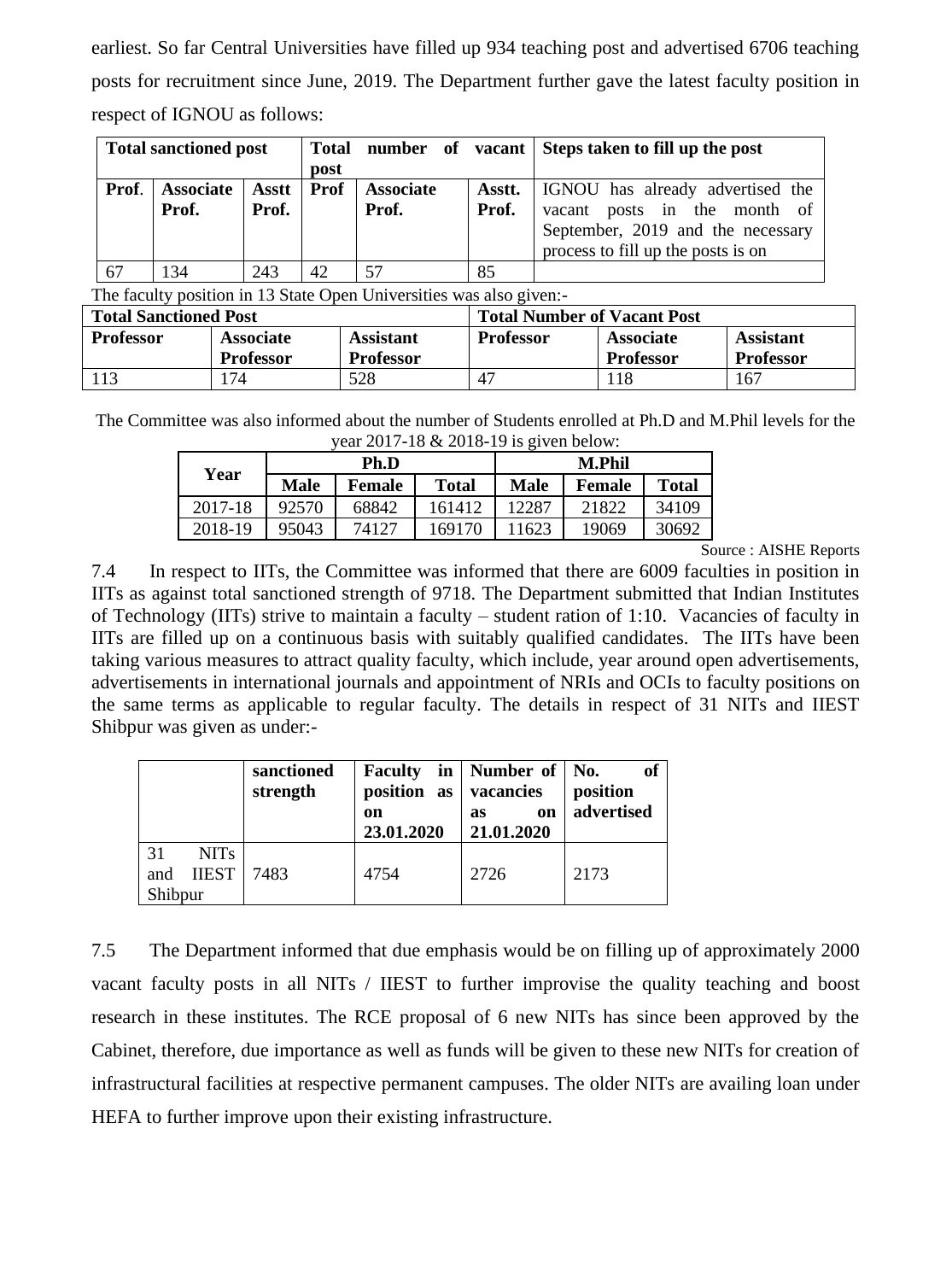**7.6 The Committee would like to point out that it may be justified to some extent large number of vacancies in the Central Universities set up in the past 3-4 years. But the shortage of teachers in old universities, some of them established many decades back clearly indicates that this issue has not engaged the attention of the concerned authorities in the right perspective.** 

**7.5 There can be only two possibilities, either our young students are not attracted towards the teaching profession or the recruitment process is a prolonged one and involves too many procedural formalities. In either case, the Department being the nodal authority for the entire country so far as higher education sector is concerned has to take proactive role so as to expedite the filling up a sanctioned posts.**

**7.7 The Committee recommends that recruitment process should start well in advance before the post is vacated so that after retirement the newly recruited person takes up position immediately. The Ministry should work in tandem with Institutions to have this exercise done on yearly-basis and recruitment must be complete in advance so that shortage does not develop into crisis. At the same time, the Department should work out a strategy so as to attract the bright students to the teaching profession. The Committee also suggests that in order to make the teaching profession more attractive, the faculty should be encouraged to undertake consultancy and are given start-up financial support.**

**7.8 The Department along with UGC and the Universities should also provide an opportunity to the teachers to present papers in academic conferences seminars or participate in workshops; exchange knowledge and ideas; and the young faculty member to spend a short period of two weeks to two months at institutions of their choice for a better academic exposure**.

#### **VIII WOMEN EMPOWERMENT AND EDUCATION**

8.1 The Department submitted that with a view to improving female enrolment in the B.Tech Programmes in IITs, a Committee under the Chairmanship of Director, IIT-Mandi was constituted by the Joint Admission Board (JAB) to suggest suitable measures. The recommendations of the Committee were accepted by the IIT Council in its 51st meeting held on 28.04.2017 and accordingly provision was made to increase female enrolment to 14% in 2018-19, 17% in 2019-20 and 20% in 2020-21 by creating supernumerary seats.

8.2 All the scholarship/fellowship schemes are open to female students but the following schemes are specifically meant for female students:

i) The scheme of 'Swami Vivekananda Single Girl Child Fellowship for Research in Social Sciences' was started in 2014-15 to encourage women to pursue Ph.D. in Social Sciences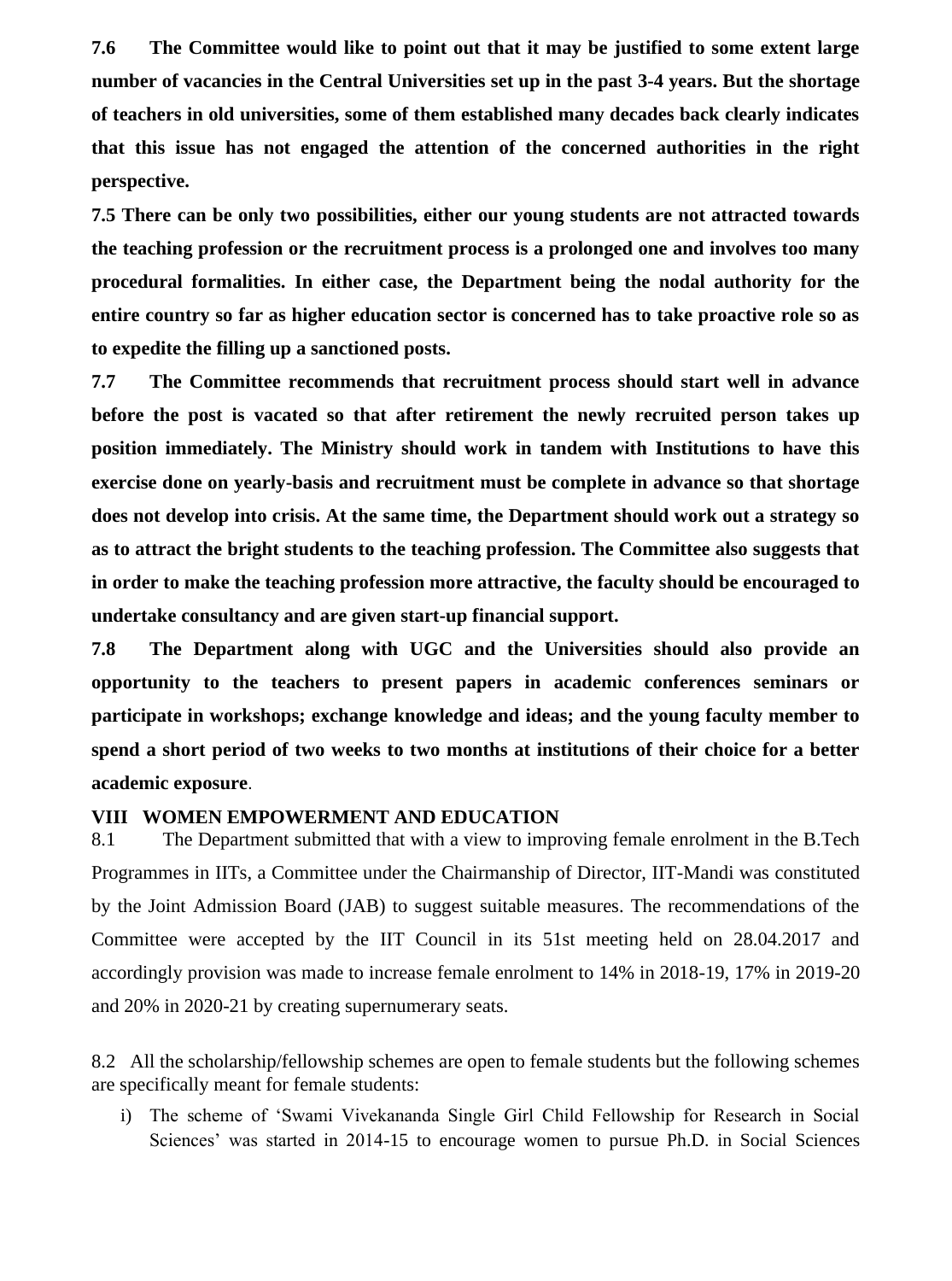including Humanities and Languages. From the inception of the scheme, the number of slots has not been limited/fixed. All the applicants who are found eligible, are given fellowship to pursue research leading to award to Ph.D. For the selection year 2018-19, UGC has awarded the fellowship to 269 women. During the current Financial Year (upto 31.12.2019), an amount of Rs.385.00 lakh has been disbursed to the beneficiaries.

- ii) The scheme namely 'P.G. Indira Gandhi Scholarship for Single Girl Child' is in vogue since 2006-07 and envisaged to provide financial assistance to selected candidates who are Single Girl Child for pursuing Post-graduation on full time/regular basis in Higher Educational Institutions in India. Further, this also being an incentive scheme, there is no cap on the number of selections. Therefore, all the eligible applicants receive scholarship under this scheme. For the selection year 2018-19, UGC has selected 2445 girls under the scheme. During the current Financial Year (upto 31.12.2019), an amount of Rs.22.00 lakh has been disbursed to the beneficiaries.
- iii) The scheme of Post Doctoral Fellowship for Women, which was launched in the year 2012-13 is also being run for facilitating female students. Under this scheme, there is provision of providing 100 fellowships to unemployed women candidates holding Ph.D. Degree for pursuing research in their respective subject areas with an aim to accelerate the talented instincts of the women candidates to carry out the advanced studies and research. During the current Financial Year (upto 31.12.2019), an amount of Rs.1888.00 lakh has been disbursed to the beneficiaries.

**8.3 The Committee observes that Higher education provided to women would mean independence in decision making and economic independence. It would develop capabilities to discharge duties and responsibilities in the fields of social, economic, political and cultural grounds.**

## **IX GLOBAL INITIATIVE OF ACADEMIC NETWORKS (GIAN)**

9.1 The Department submitted that Global Initiative of Academic Networks (GIAN) in Higher Education was launched on 30th November, 2015. The programme seeks to invite distinguished academicians, entrepreneurs, scientists, experts from premier institutions from across the world, to teach in the higher educational institutions in India. The Scheme envisages garnering the best international experience into our systems of education, enabling interaction of students and faculty with the best academic and industry experts from all over the world.

9.2 Under this programme the international faculty would conduct one to two week course at an Indian institution. The upper limit of overall expenditure allowed for each such course is \$8000 for 12-14 hours and \$12000 for 20-28 hours course. IIT Kharagpur is the national coordinating institute for GIAN and Director IIT Kharagpur is the National Coordinator for GIAN Scheme. A GIAN Implementation Committee headed by Secretary (HE), Ministry of Human Resource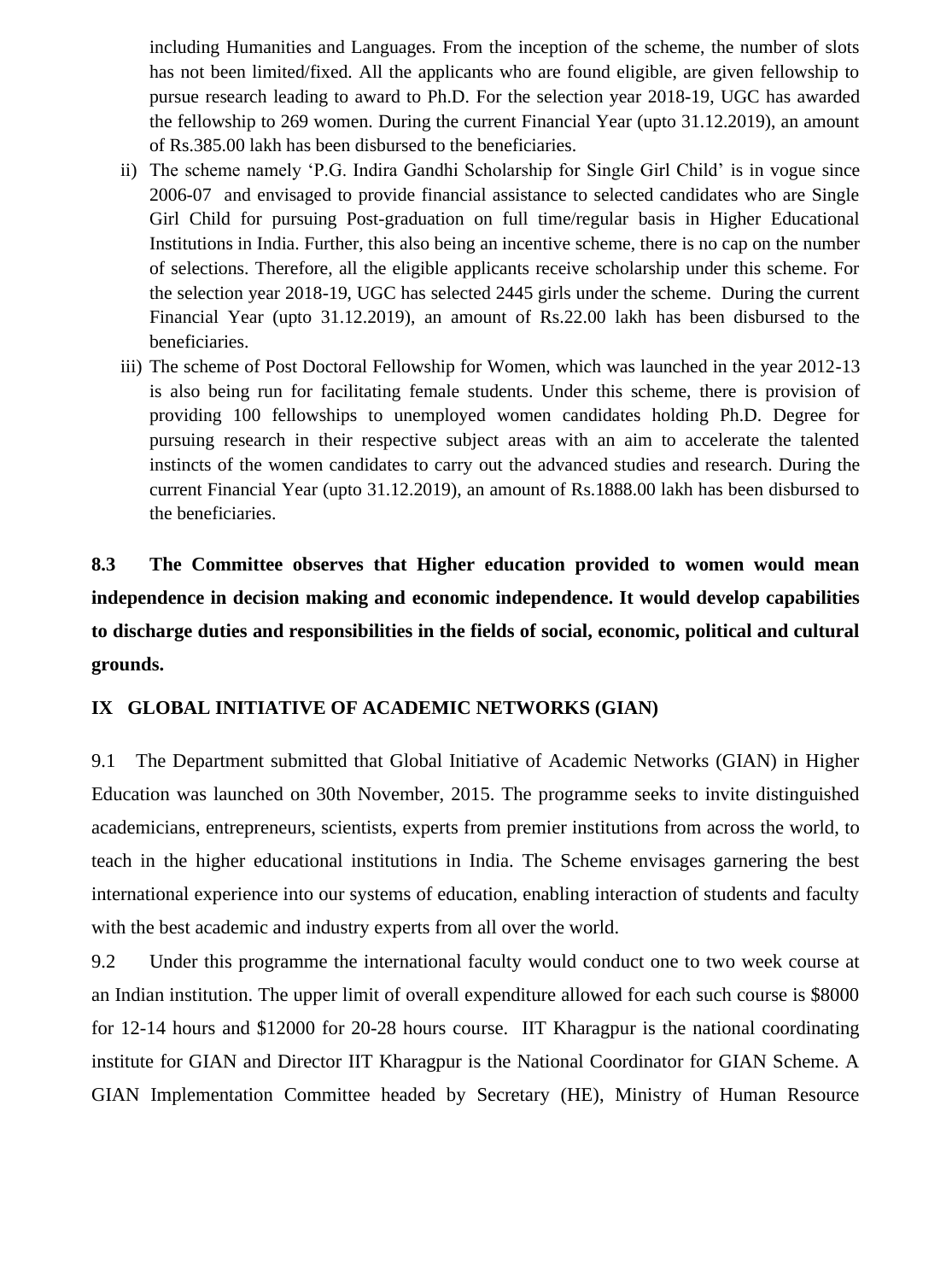Development (MHRD) and 13 Sectional Committees for 13 different disciplines have been constituted to finalize and approve various courses and also to decide on budget allocation.

9.3 Till date 1956 courses have been approved by the Apex Committee. Out of these 1839 courses, 1577 courses have already been organized in which 1451 foreign faculties & industry experts had participated and Collaboration with 56 countries was going on to attract the best international talent. Most of the courses are video recorded and some of them were also live webcasted depending on the available infrastructure and consent of the foreign faculty. It was informed that this enables others to view the content later through the local and national GIAN portal and the National Digital Library. Student/participants registration facility is open in the GIAN portal for the students from all over India to register for the courses. The budget allocated for GIAN is as follows:

|           |    |                 |         | (Rs. in crore) |  |
|-----------|----|-----------------|---------|----------------|--|
| Year      |    | 2018-19         | 2019-20 | 2020-21        |  |
|           |    |                 | BE      | (BE)           |  |
| Amount    | in | $\overline{30}$ | 30      |                |  |
| $\rm{Rs}$ |    |                 |         |                |  |

9.4 The Department informed that more than 45000 participants have participated in GIAN Courses so far. The Department submitted13 areas in which GIAN courses were conducted such as Architective Design & Planning (ADP), Chemical, Biochemical & Material Science (CBM), Earth & Environment Sciences (EES), Electronics, Electrical, Information & Communication Technology (EIC), Humanities Liberal Arts (HLA), Law, Life Sciences & Healthcare (LSH), Mathematical & Computer Sciences (MCS), Management, Mechanical Sciences (MMT) & Information's (MEI), Physical Sciences (PSC) and Social Sciences (SSC) and other interdisciplinary categories .Top five areas in which GIAN Courses have been conducted was given:-

| S.No. | Course area                                          |  |  |  |
|-------|------------------------------------------------------|--|--|--|
|       | Electronics, Electrical, Information & Communication |  |  |  |
|       | Technology (EIC)                                     |  |  |  |
|       | Mechanical Sciences & Infrastructure (MSI)           |  |  |  |
| 3     | Mathematical & Computer Sciences (MCS)               |  |  |  |
|       | Chemical, Bio-Chemical & Material Sciences (CBM)     |  |  |  |
|       | Physical Sciences (PSC)                              |  |  |  |

9.5 The Department also informed about the top group of institutions which have benefitted from GIAN Courses:-

| <b>S.No.</b> | Name of institution                      |
|--------------|------------------------------------------|
|              | Indian Institutes of Technology (IITs)   |
|              | National Institutes of Technology (NITs) |
|              | <b>UGC State Universities</b>            |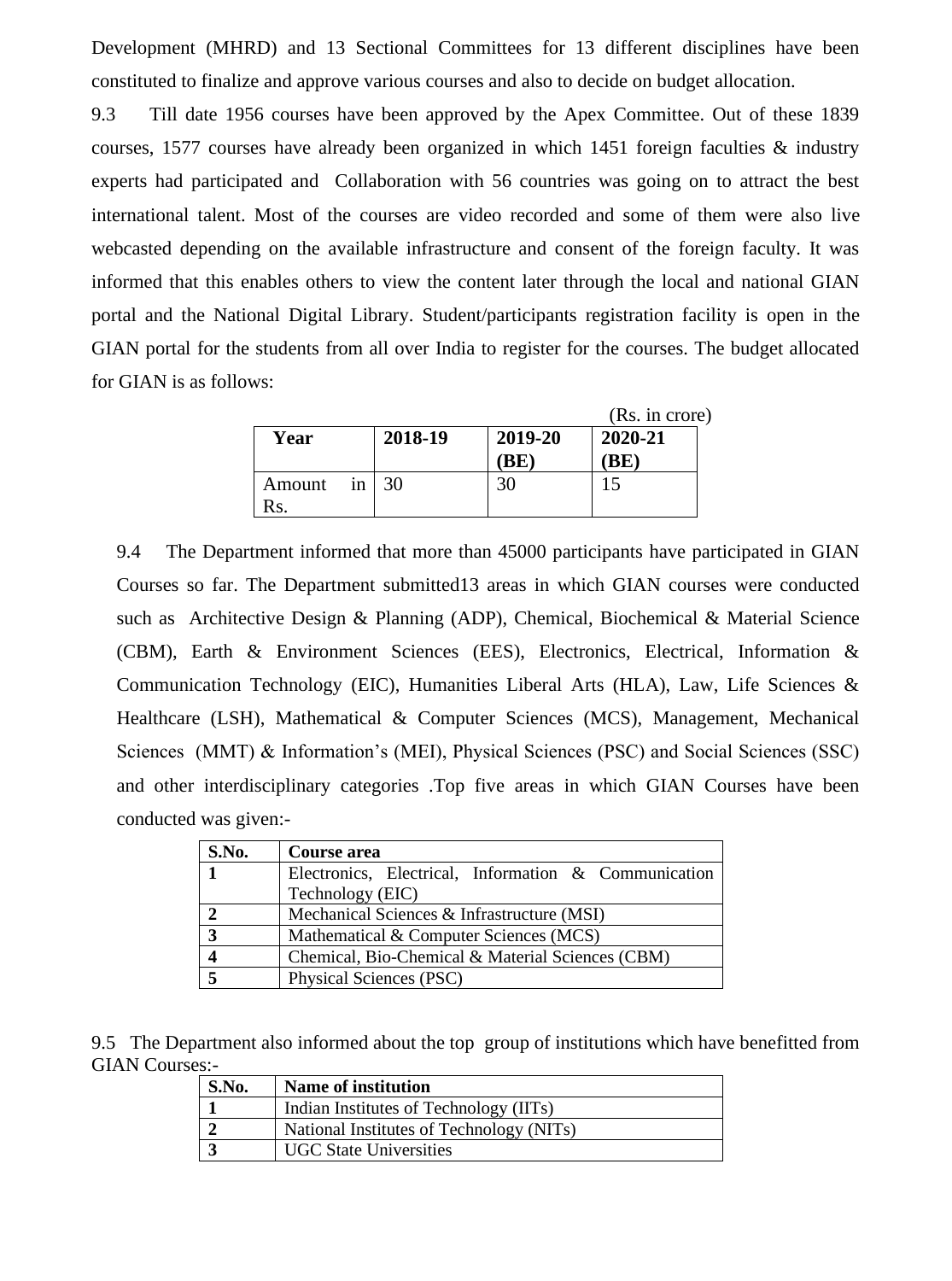| Central Universities (CUs)  |
|-----------------------------|
| <b>AICTE</b> Engg. Colleges |
| <b>IISc. IISERs</b>         |
| IIITs, IIIEST, SPA, ISI     |
| <b>IIMs</b>                 |

 Top five countries from which professors have come to deliver GIAN courses were also given:

| $\mathbf{L}$ v $\mathbf{L}$ i. |                          |  |  |
|--------------------------------|--------------------------|--|--|
| S.No.                          | <b>Name of Country</b>   |  |  |
|                                | United States of America |  |  |
|                                | United Kingdom           |  |  |
|                                | Germany                  |  |  |
|                                | Australia                |  |  |
|                                | Canada                   |  |  |

**9.6 The Committee appreciates this new initiative to invite distinguished academicians, entrepreneur's, scientists, experts from premier institutions from across the world to teach in higher educational institutions in India, hence promoting international collaborations and improvements in quality of higher education in India.**

## **X HIGHER EDUCATION FINANCING AGENCY (HEFA**)

10.1 The Department submitted that to give a big push for building up robust higher educational institutions, the government set up the Higher Education Financing Agency (HEFA) in joint collaboration with Canara Bank with an authorized capital of Rs. 2000 crore.

10.2 To improve the infrastructure of the Central Universities (CUs), the proposal of the following universities is under active consideration of this Department to provide loan through Higher Education Financing Authority (HEFA):

| S.No.          | Name of CU                 | <b>of</b><br>Amount |
|----------------|----------------------------|---------------------|
|                |                            | proposal (Rs. In    |
|                |                            | crore)              |
| 1              | Rajiv Gandhi Univ. Ar. P   | 66.59               |
| $\overline{c}$ | Rajasthan CU               | 97.80               |
| $\overline{3}$ | Karnataka CU               | 131.89              |
| $\overline{4}$ | Tamil Nadu CU              | 95.20               |
| 5              | Pondicherry CU             | 206.94              |
| 6              | Maulana Azad National Urdu | 75.93               |
|                | University (MANUU)         |                     |
| 7              | University of Hyderabad    | 33.90               |
| 8.             | Mizoram CU                 | 153.738             |
| 9              | JNU                        | 455.00              |
| 10             | Nagaland CU                | 112.27              |
| 11             | Tripura CU                 | 202.24              |
| 12             | JMI                        | 423.30              |
| 13             | GGV Bilaspur, MP           | 60.60               |
| 14             | Sikkim CU                  | 402.00              |
| 15             | <b>IGNTU</b>               | 147.11              |
|                | Total                      | 2664.508            |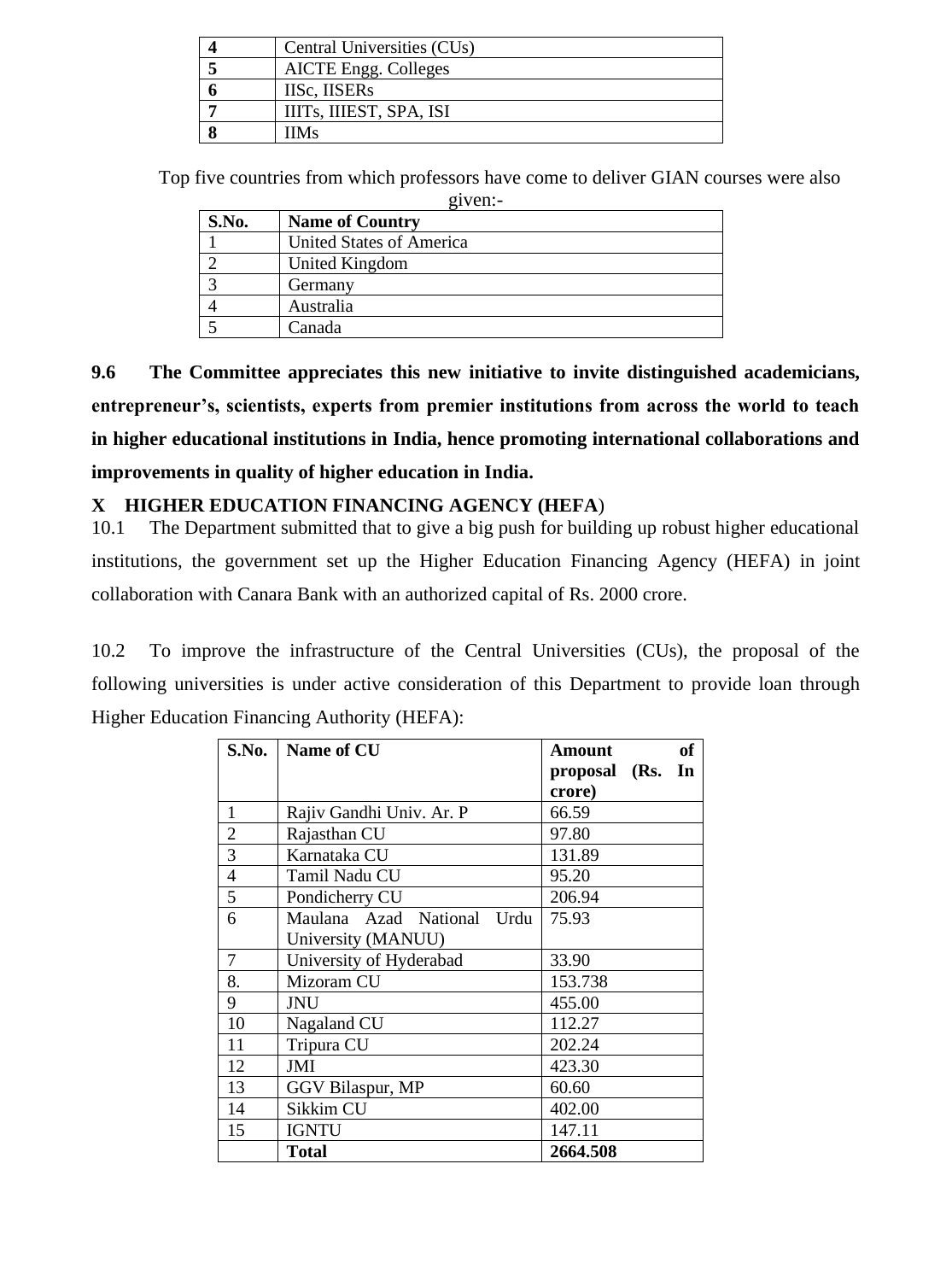10.3 The Ministry has been disbursing funds for improving the quality as well as infrastructure facilities in higher education institutions through Higher Education Financing Agency (HEFA) since 2018 as a part of RISE by 2022. The target is to fund projects to the tune of Rs. 100,000 crore by 2022. As a part of this initiative, the Ministry envisages to expand the scope of HEFA to include apart from the centrally funded higher educational institutions, higher education institutions funded by the state governments, deemed universities and institutions set up under the PPP mode. Further, the terms on which loans are provided under HEFA for infrastructure development in higher educational institutions are envisaged to be revised, keeping in mind the purpose of funding and the revenue generation capacity of the projects, instead of the present system which is based on the age profile of the institutions. These initiatives are envisaged to improve the funding and development of state of the art infrastructure and research facilities in higher educational institutions across the country. The Department further added that the said HEFA modification proposal is presently with the Ministry of Finance for in-principle approval.

**10.4 The Committee appreciates the steps taken by the Department for building and improving the infrastructure in Higher Educational Institutions. However, the Committee would like to point out that after the disbursal of loan the Department should have a monitoring mechanism for the expenditure of the funds provided to institutions. The Committee further recommends that the funds under HEFA should not just be used for revenue generation projects but also for enhancing the research output in HEI. XI SCHOLARSHIPS**

11.1 The UGC is implementing various schemes under which financial assistance is provided in the form of fellowship to meritorious students/scholars for different sections of society for pursuing research leading to award of M.Phil./Ph.D. The names of the Doctoral research Fellowship schemes along with the slots for each selection year is given as under:

| S.No           | Name of scheme                                                             | <b>Slots</b> |
|----------------|----------------------------------------------------------------------------|--------------|
| 1              | Junior Research Fellowship in Science,<br>Humanities and Social Sciences   | 9400         |
| $\overline{2}$ | Swami Vivekananda Single Girl Child<br>fellowship for Research             | No cap       |
| 3              | Maulana Azad National Fellowship for<br><b>Minority Students</b>           | 1000         |
| 4              | National Fellowship for Students of Other<br><b>Backward Classes (OBC)</b> | 1000         |
| 5              | National Fellowship for SC candidate                                       | 2000         |

The revision of emoluments for research personnel engaged in R&D programme of the Central Government Departments/Agencies was done vide this Ministry's O.M. dated 31.01.19.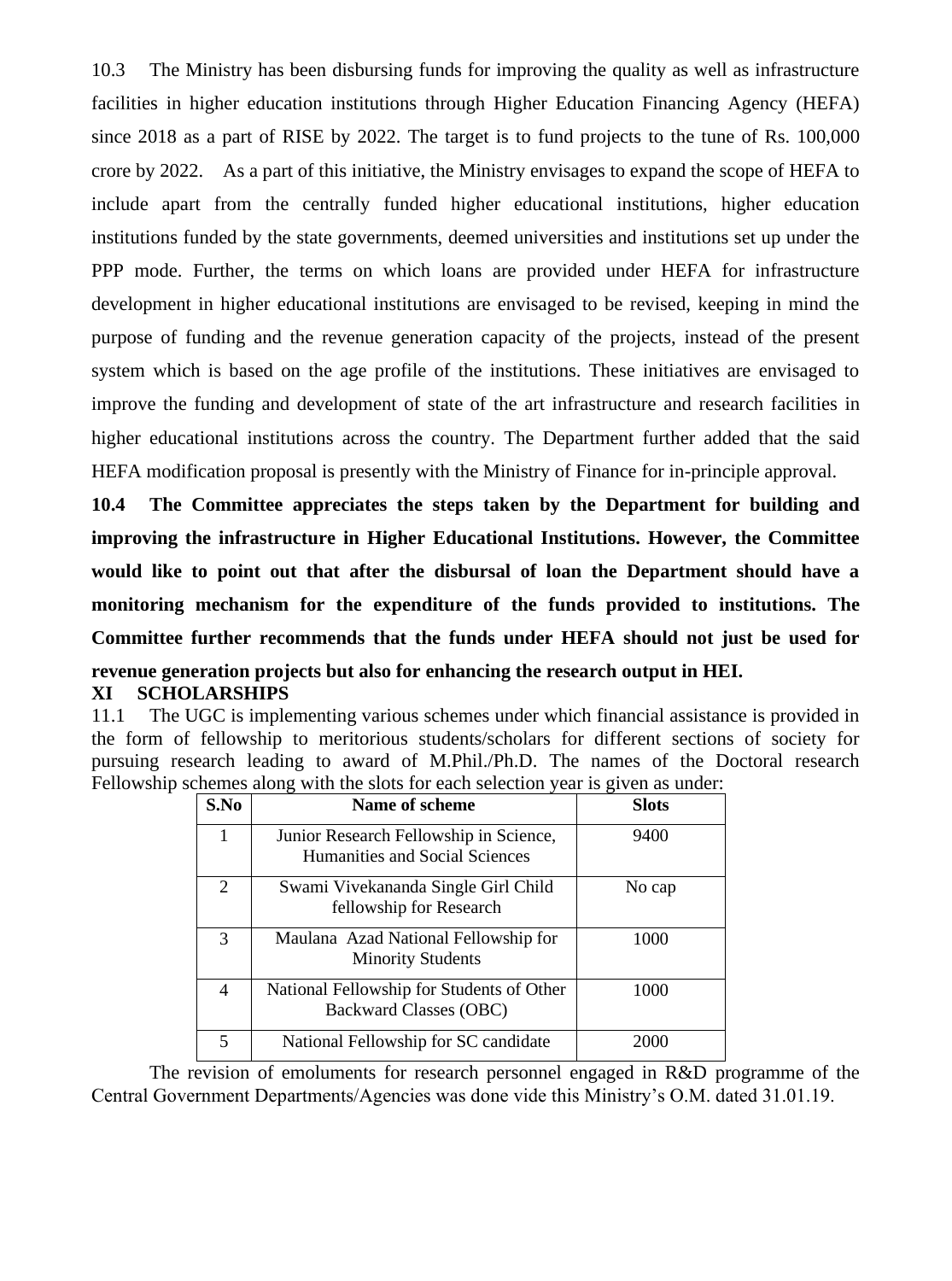11.2 The rate of non-NET fellowship revised in 2009 with the approval of the Commission is as under:-

| S.No. | <b>Particulars</b>                       | Old rates                                                                                         | New rates               |
|-------|------------------------------------------|---------------------------------------------------------------------------------------------------|-------------------------|
| (i)   | Fellowship<br>fulltime<br>for<br>Ph.D.   | Rs.5000 per month                                                                                 | Rs.8000<br>per<br>month |
| (ii)  | Fellowship<br>fulltime<br>for<br>M.Phil. | Rs.3000 per month                                                                                 | Rs.5000<br>per<br>month |
| (iii) | Contingency                              | $Rs.10,000/-$ p.a. for Science<br>subjects and Rs.8000/- p.a. for<br>Humanities & Social Sciences | No change               |

The numbers of beneficiaries of Non-NET M. Phil. /Ph.D. Fellowships during the last 4 years are as under:-

| Year    | No. of M.Phil./ Ph.D.<br><b>Beneficiaries</b> | <b>Expenditure</b><br>(Rs. in crores) |
|---------|-----------------------------------------------|---------------------------------------|
| 2015-16 | 15398                                         | 107.77                                |
| 2016-17 | 16558                                         | 115.72                                |
| 2017-18 | 15382                                         | 105.41                                |
| 2018-19 | 15542.                                        | 111.48                                |

11.2 Regarding the applications received by UGC from students studying abroad seeking scholarships, the Committee was informed that as per the provisions mentioned in the Indo-Hungarian Educational Exchange Programme (EEP), signed between the Ministry of Human Capacities of Hungary and The Ministry of Human Resource Development of the Republic of India on 19<sup>th</sup> November, 2014, the Hungarian Government offers scholarships for 200 Indian students to pursue higher education in Hungary. UGC invites applications from Indian students to pursue graduate, post-graduate and doctoral studies in Hungary, and nominates students for the scholarships. However, final selection of the candidates for scholarships is made by the Hungarian Higher Education Institutions. Year-wise details of the scholarships are as follows:

| Year    | <b>Applications received</b> | <b>Scholarships awarded</b> |
|---------|------------------------------|-----------------------------|
| 2017-18 | 399                          | 175                         |
| 2018-19 | 562                          | 166                         |
| 2019-20 | 635                          | 178                         |

The EEP also provides for 35 scholarships to Hungarian students to be offered by India and Scholarships availed by the Hungarian students in 2017-18 was 4 scholarships, 2018-19 was 3 scholarships and in 2019-20: Nil

11.3 Regarding the scholarship for differently abled persons it was informed that the Department of Empowerment of Persons with Disabilities, Ministry of Social Justice & Empowerment has a scheme namely 'National Fellowship for Persons with Disabilities' for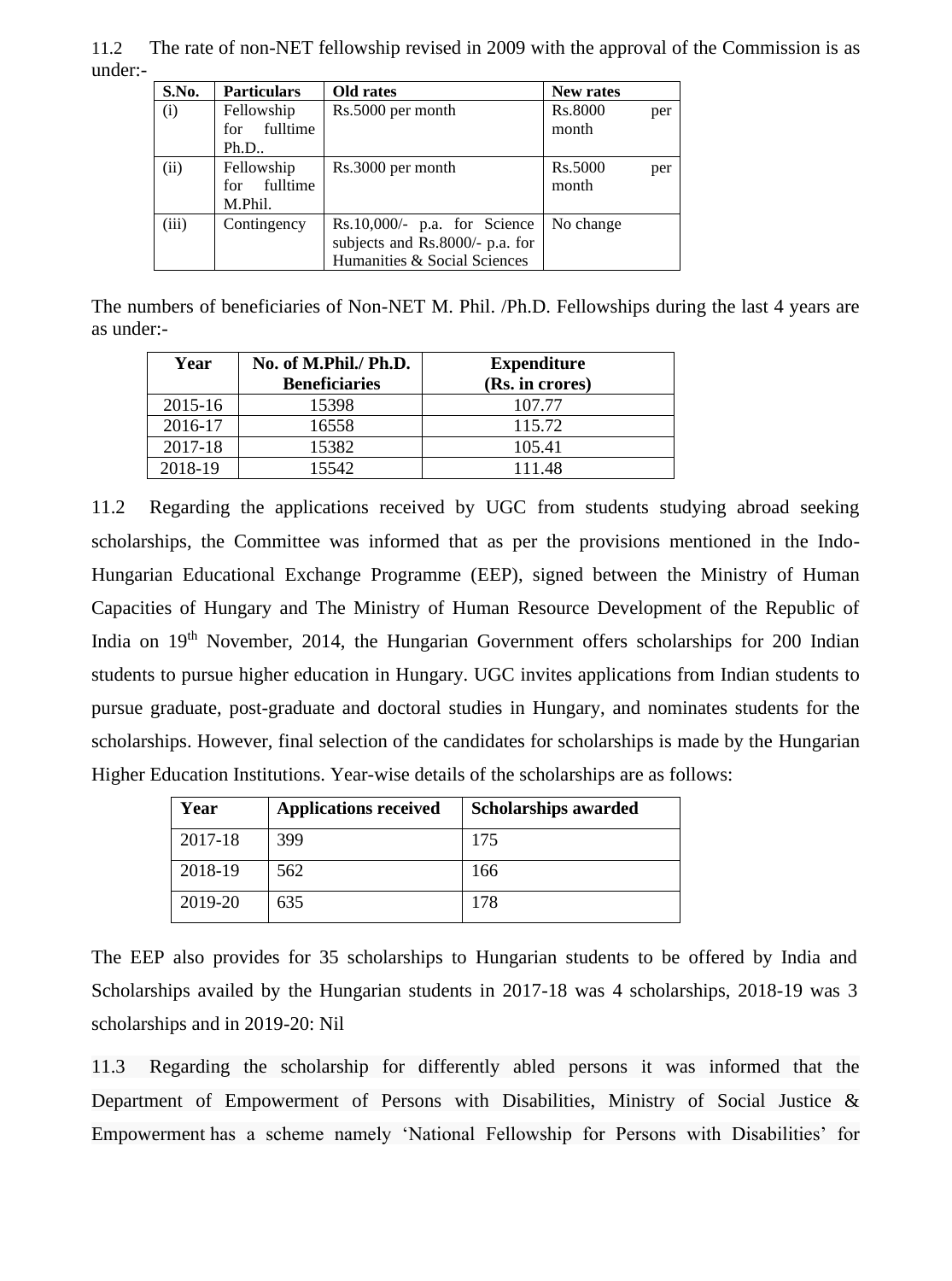providing fellowship to divyang scholars for pursuing M.Phil./Ph.D. The UGC is facilitating the selections of 200 scholars under the scheme. The fellowship is being disbursed directly by the Ministry itself.

11.4 The UGC has issued directions vide letter no 6-1/2018(SCT) dated 11.01.2019 and 11.06.2019 to all Grant-in –aid Institutions/ Universities for adoption and implementation of Harmonized Guidelines and Space Standards for Barrier Free Built Environment for Persons with Disability and Elderly Persons, developed in February,2016 by Ministry of Urban Development, Govt. of India to make existing buildings barrier free and accessible for PwD and the aforesaid guidelines shall also be followed during the approval of the plan and DPR in cases of new buildings. UGC has also directed all the Grant-in –aid Institutions/ Universities to form an Internal Committee comprising teachers, staff, students and parents for taking care of day to day needs of differently-abled persons.

**11.5 The Committee observes that all these Schemes are meant for providing an opportunity to students belonging to marginalized sections to get proper coaching so as to enable them to compete for higher studies and become eligible for teaching in higher educational institutions and for getting gainful employment in Central/States/ private sector services. The objective behind all these Schemes is laudable. The Committee can only emphasize that these schemes need to be administered in the real sense, with the benefit reaching the targeted beneficiaries.** 

**11.6 The Committee finds it satisfactory that a number of initiatives have been taken for integrating the differently-abled students towards mainstream higher education. These initiatives are indeed major steps for providing equal opportunities to such students. The Committee, however, feels that initiatives will have more impact if awareness about such facilities is dissipated among the targeted students. Every conceivable effort has to be made to sensitize such students towards the kind of opportunities waiting for them. Details of all schemes for differently-abled students should be mandatorily displayed on the websites of UGC, AICTE and IGNOU and also all categories of universities. In addition, strict and constant monitoring at all levels is also required so as to ensure that all such initiatives for differently-abled students are being implemented in the real sense.**

#### **XII NEW INITIATIVES**

12.1 The Committee was informed about the new Education Quality Upgradation and Inclusion Programme (EQUIP) envisaged by MHRD. The Department submitted that it is an overarching program, which sets out to deliver further on the principles of access, inclusion, quality, excellence, and enhancing employability in higher education. For this scheme, an initial budgetary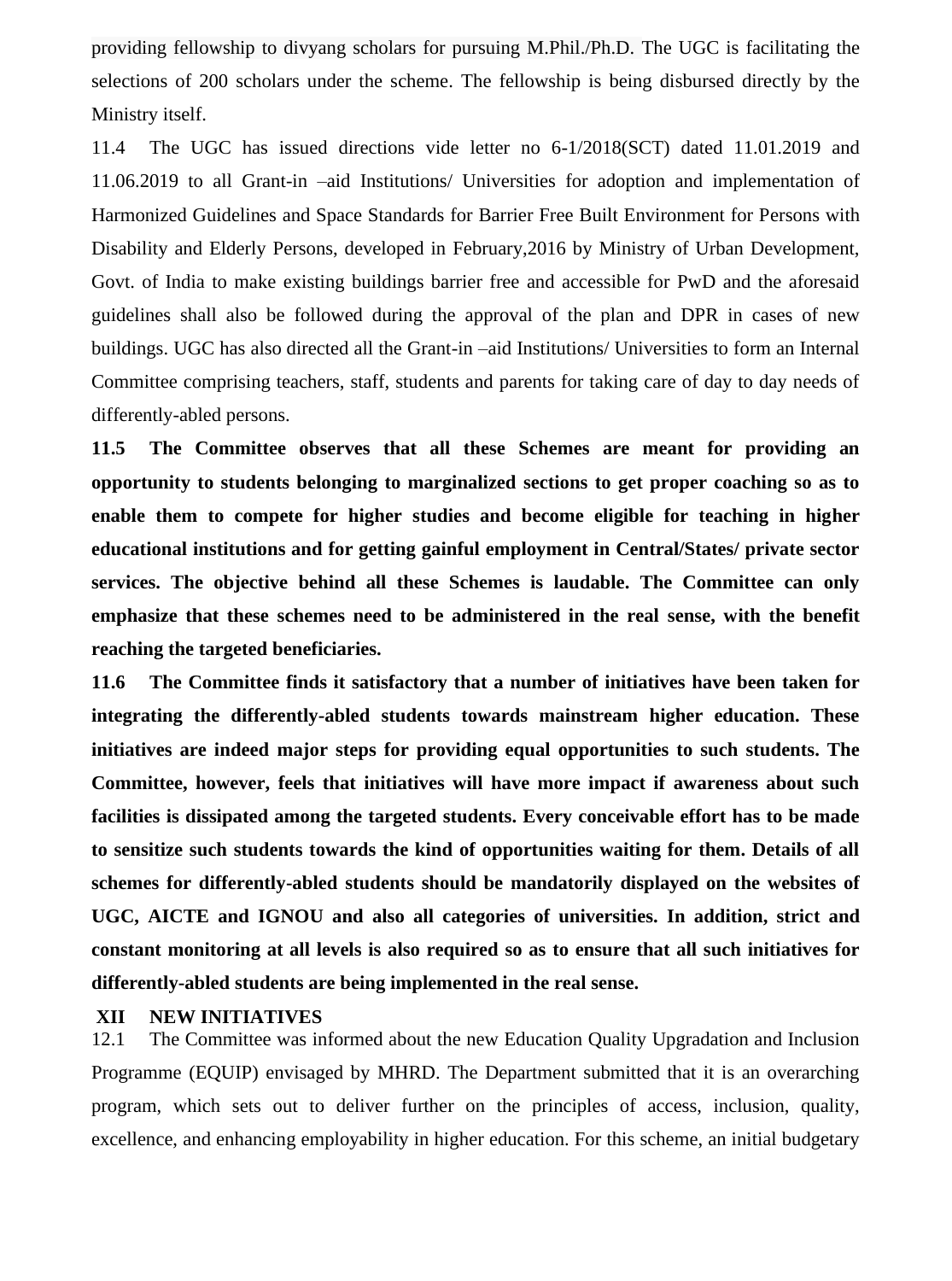provision of Rs. 1413 Cr has been kept in F.Y. 2020-21. Further budgetary provision shall be made after appraisal and approval of the scheme by the competent authority. The Department submitted that the following schemes are proposed to be merged in EQUIP:

- (i) Setting up of inter-institutional Centres, Creation of Excellence Clusters & Network, and Establishing Alliances across Institutions.
- (ii) Training & Research in Frontier Areas
- (iii) Pandit Madan Mohan Malaviya National Mission on Teachers and Teaching (PMMMNMTT)
- (iv) Support for Skill-Based Higher Education including Community Colleges
- (v) National Mission in Education through ICT
- (vi) Setting of Virtual Classrooms and Massive Open Online Courses (MOOCs)
- (vii) e-Shodh Sindhu
- (viii) National Digital Library
- (ix) Uchhater Avishkar Abhiyan
- (x) Scheme for Promotion of Academic and Research Collaboration (SPARC)
- (xi) Scheme for Transformational and Advanced Research in Science (STARS)
- (xii) Implementation of the IMPRINT Research Initiative (Impacting Research Innovation  $\&$ Technology)
- (xiii) Impactful Policy Research in Social Science (IMPRESS)
- (xiv) PM Research Fellowship (PMRF)
- (xv) RUSA
- (xvi) National Initiative for Design Innovation
- (xvii) Global Initiative for Academic Network (GIAN)

12.2 The Department submitted that the UGC has adopted the quality mandate. The ten verticals initiated by UGC in pursuit of quality improvement are as follows:

- a. Induction programme for students
- b. Learning outcome-based curriculum framework revision of curriculum in regular intervals
- c. Use ICT based learning tools for effective teaching-learning process
- d. Soft skills for students
- e. Social and Industry connect for every institution: Every institution shall adopt at least 5 villages for exchange of knowledge and for the overall social/economic betterment of the village communities
- f. Examination Reforms test the concept, and application; exit examinations
- g. Tracking of the student progress after completion of course
- h. Induction training for all new teachers and annual refresher training for all teachers role of the NRCs; and mandatory leadership/management training for all educational administrators
- i. Promoting quality research by faculty and creation of new knowledge
- j. Mentoring of non-accredited institutions, so that every institution can get accreditation by 2022.

12.3 For achieving the objectives of the Quality Management, the following reports/guidelines have been published by UGC in 2019-2020.

## **(a) Induction Programme for Students (Deeksharambh) :**

These guidelines have been launched on 18.07.2019 by UGC to implement student induction programme as a scheme with financial assistance. This scheme targets the fresh students so that they can build bonds with other students and faculty members and inculcate the ethos and culture of the institution.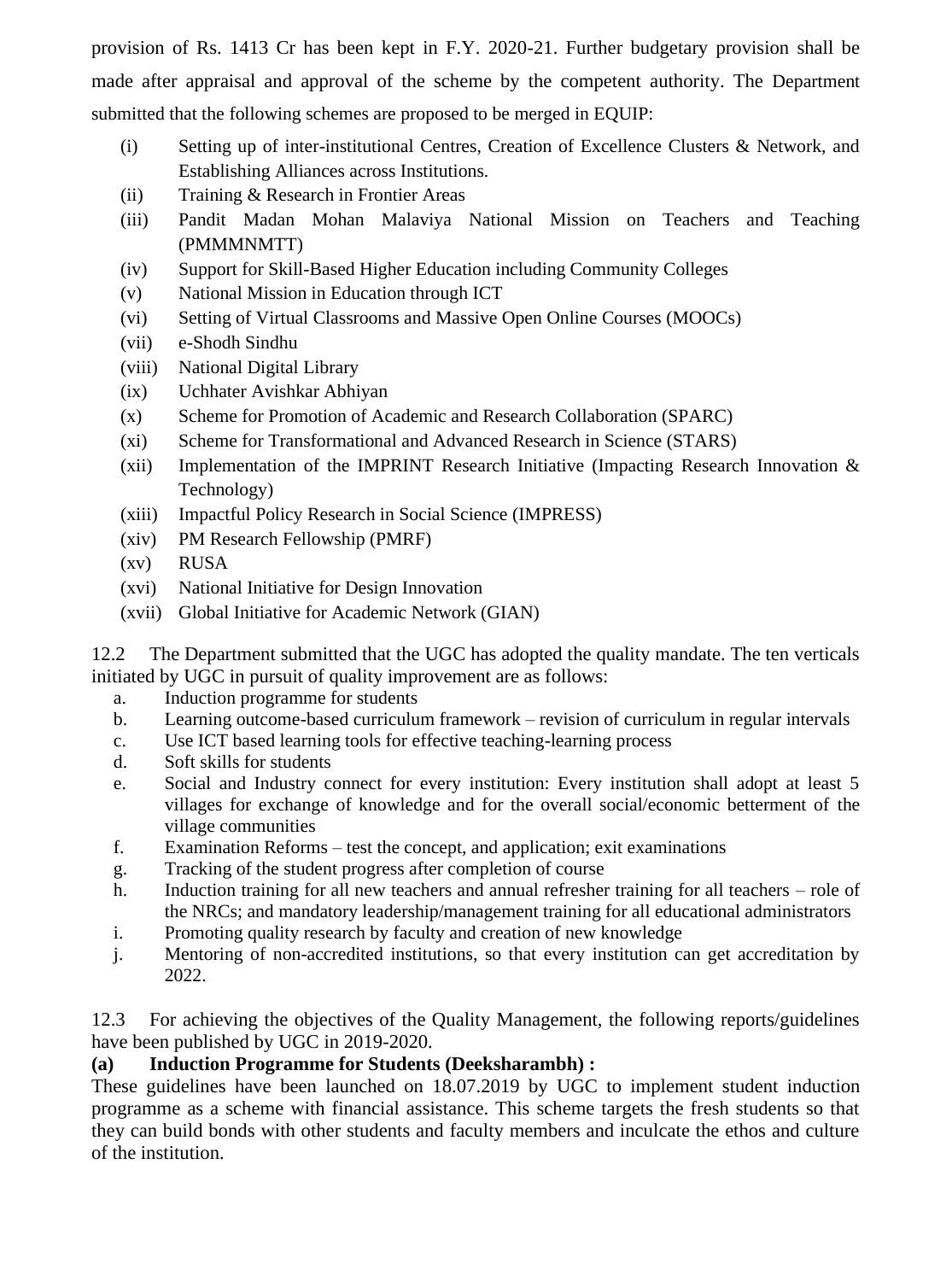## **(b) Learning Outcome-based Curriculum Framework (LOCF)**

In order to institutionalize an outcome-oriented higher education system and enhancing employability of graduates through curriculum reform based on a learning outcomes-based curriculum framework, UGC has taken initiative to develop Learning Outcome based Curriculum Framework (LOCF) for 37 subjects. During 2020-21, UGC plans to complete LOCF for the remaining subjects also and take steps to initiate in Universities and colleges.

## **(c) Jeevan Kaushal (Life Skills):**

- Following initiatives are envisaged in 2020-21 to promote Jeevan Kaushal (Life Skills)
- To launch Facilitator's manual for teacher on Jeevan Kaushal
- To develop new MOOCs course on Jeevan Kaushal
- To provide training through service providers

12.4The Department informed that for improving quality of research UGC plans to establish a National Board to conduct Examinations On-Demand and to develop a software for HEIs to expedite proper implementation of the reforms.UGC also plans to prepare a document on Good Academic Research Practices which would cover various stages of research life cycle and outline

the model role of the institution and researchers at each stage

12.5The Department also informed about the Initiatives planned in 2020-21 for tracking the students after the completion of the course according to the document on 'Student Career Progression and Alumni Network' as follows:

- To provide seed money to eligible institutions, to establish and maintain an active alumnirelations wing, including its alumni association
- To conduct regional workshop for creating awareness on 'Student Career Progression and Alumni Network'
- To develop a centralised database platform
- To create a suitable cell to sanitise the universities and help coordinate their activities

12.6 The Department further informed about social and industry connect for every institution amd submitted that recognizing University–Industry (U-I) collaborations as the key enabler to promote innovative ecosystem in the country, the working group Report on 'Enabling and Enhancing University and Industry Linkages' suggested following steps for UGC to initiate in coming year:

- To set-up fully funded three 'U-I Linkage Policy Research Centers' at three different locations
- Enabling an ecosystem where Universities with good research facilities and expert faculty could provide the required R&D support for MSMEs enabling them to compete in the marketplace
- To create a supportive environment to attract faculty to applied research to catalyze enhanced interaction between university and industry.

**12.7 The Committee points out that EQUIP is going to integrate seventeen programmes under it. The Committee emphasizes that each of these programmes were created with particular segment to be targeted. The Committee would like to emphasize that if all the programmes are subsumed under a single programme, the emphasis and attention to each**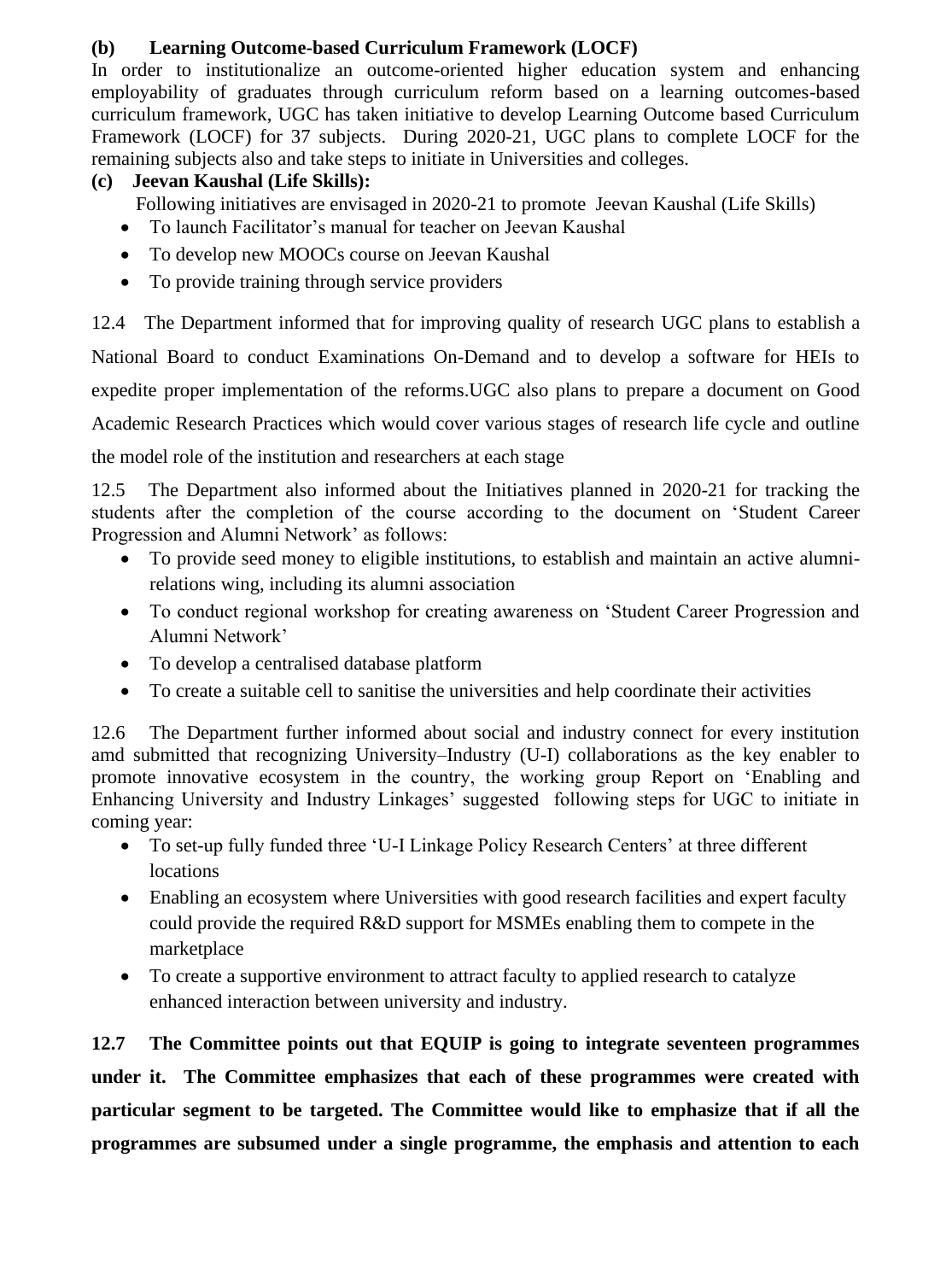**initiative should not get lost. The Committee also points out that one of the flagship programmes like RUSA which is going to be merged into EQUIP targets the development of state universities and colleges to upgrade themselves both in terms of academics and physical infrastructure. The Committee understands that this scheme was launched to help the State universities/colleges to upgrade this infrastructure which would go a long way in improving the standard of Higher Education in the country. The Committee, therefore recommends that even after subsuming of this scheme under EQUIP, the Department should make sure that the required allocations are used for achieving the desired results.** 

**12.8 The Committee further points out that the other schemes which are going to be subsumed in EQUIP should be given the same importance as when they were stand alone schemes. The Committee also emphasizes that these schemes are necessary for the improvement of Higher Education in the country and the Department should ensure that the allocation for the EQUIP scheme should be in line with the overall target of achieving quality, excellence and access in Higher Education.** 

#### **XIII CONCLUSION**

**13.1 The Committee considers Higher Education as an increasingly global enterprise; hence Indian institutions should embrace internationalization that could provide them with new opportunities. While most of our universities and colleges are required to build human resources to reach desired levels of competence, we also need to go beyond this to ensure that the country has several institutions of higher education that strive to achieve excellence in both teaching and research. Universities and colleges should be encouraged to engage more intensively than before with wider society and contribute to local and regional development and provide intellectual leadership to society.** 

**13.2 The Committee feels that few universities and institution should be converted or upgraded by creating centres of excellence within the universities/institutions building on their existing strength. Accreditation should be at core of regulatory arrangement and must have clear incentives and consequences. There should be more funding for university based research and policies that create right incentives for quality research and promote collaboration among institutions.**

**13.3 The Committee further adds that quality assurance in higher education has to become top of policy agenda and education has to prepare graduates with new skills, broad knowledge base and a range of competencies to enter a more complex and interdependent world. Quality is a multi-dimensional concept and several mechanisms for quality assurance and management at individual and institutional level are needed. The Committee further**